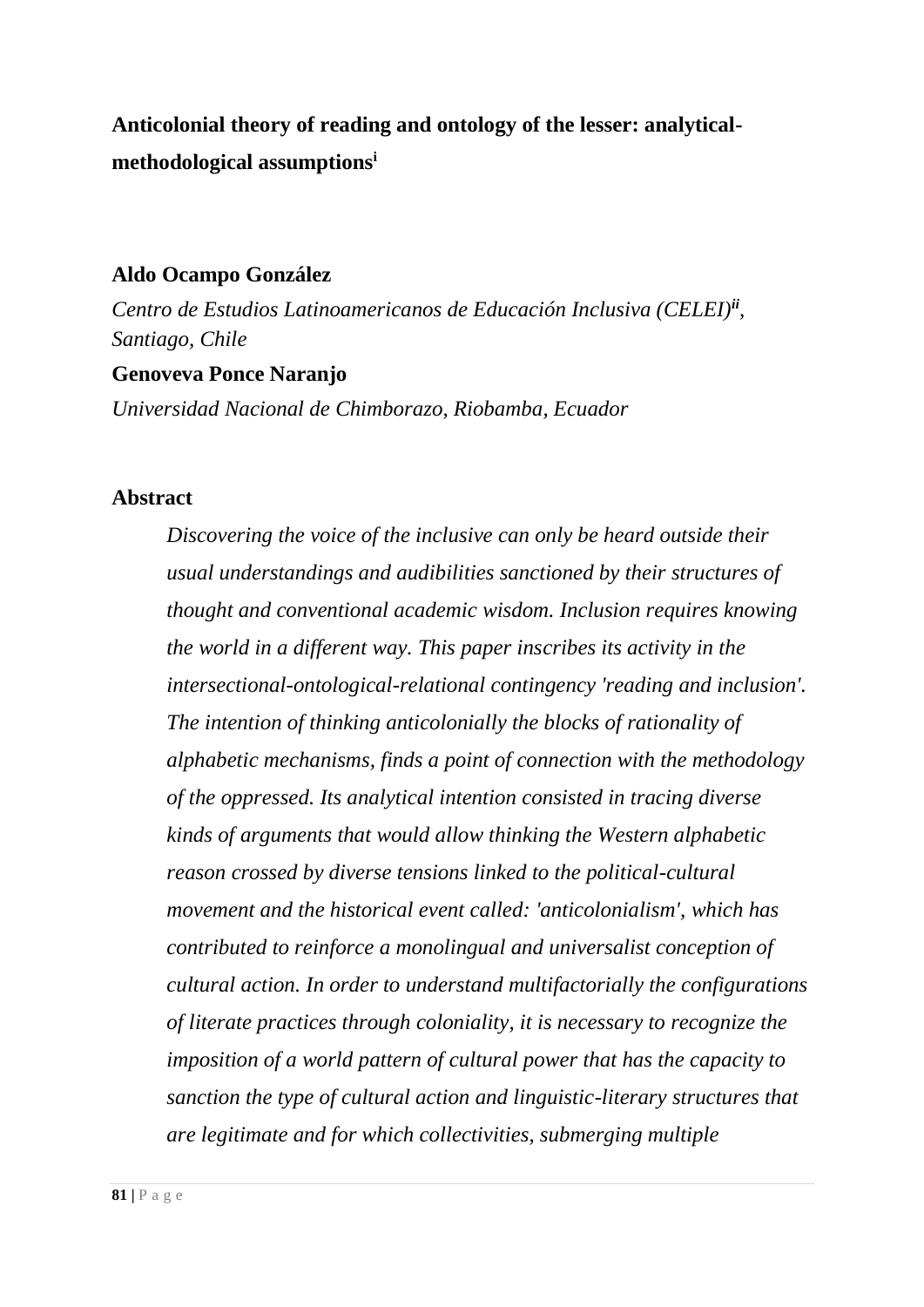*linguistic-political and existential structures in the opacity of the act, thus reinforcing a monolingual understanding and a literacy system based fundamentally on a monolingualism that is sometimes inappropriate according to the structures of participation of diverse cultural groups.* 

**Keywords:** *reading, anticolonial action, logos, anticolonial literate practices; subversive literacies.*

#### **Introduction**

The main intellectual task of the last few years has consisted in tracking down different kinds of arguments that make it possible to destabilize the dominant conception of inclusive education widely disseminated worldwide. The domination of the special becomes a device that prevents the emergence of the defining signs of the index of singularity of the inclusive. This peculiar process of heuristic subjugation is called oedipalization of the object of the inclusive, a metaphor that is much more complex. Our interest in the epistemological developments of inclusive education assumes the re-ordering task of its desires, a question which, to some extent, takes part of Gramsci's influence. Activity that highlights the contradictions and ambivalences of social, political and educational processes. Returning to the question of the theoretical reason for the territory under discussion: what exactly is inclusive education, is it a concept, a paradigm, a metaphor, a heuristic device, a methodology or a theory? Framing inclusive education through the notion of 'theory' suggests cautiously determining the type of theory it designates. Inclusion' as a category of analysis faces a particular defining problem: it participates in the structural power relations and cultural representations it interrogates.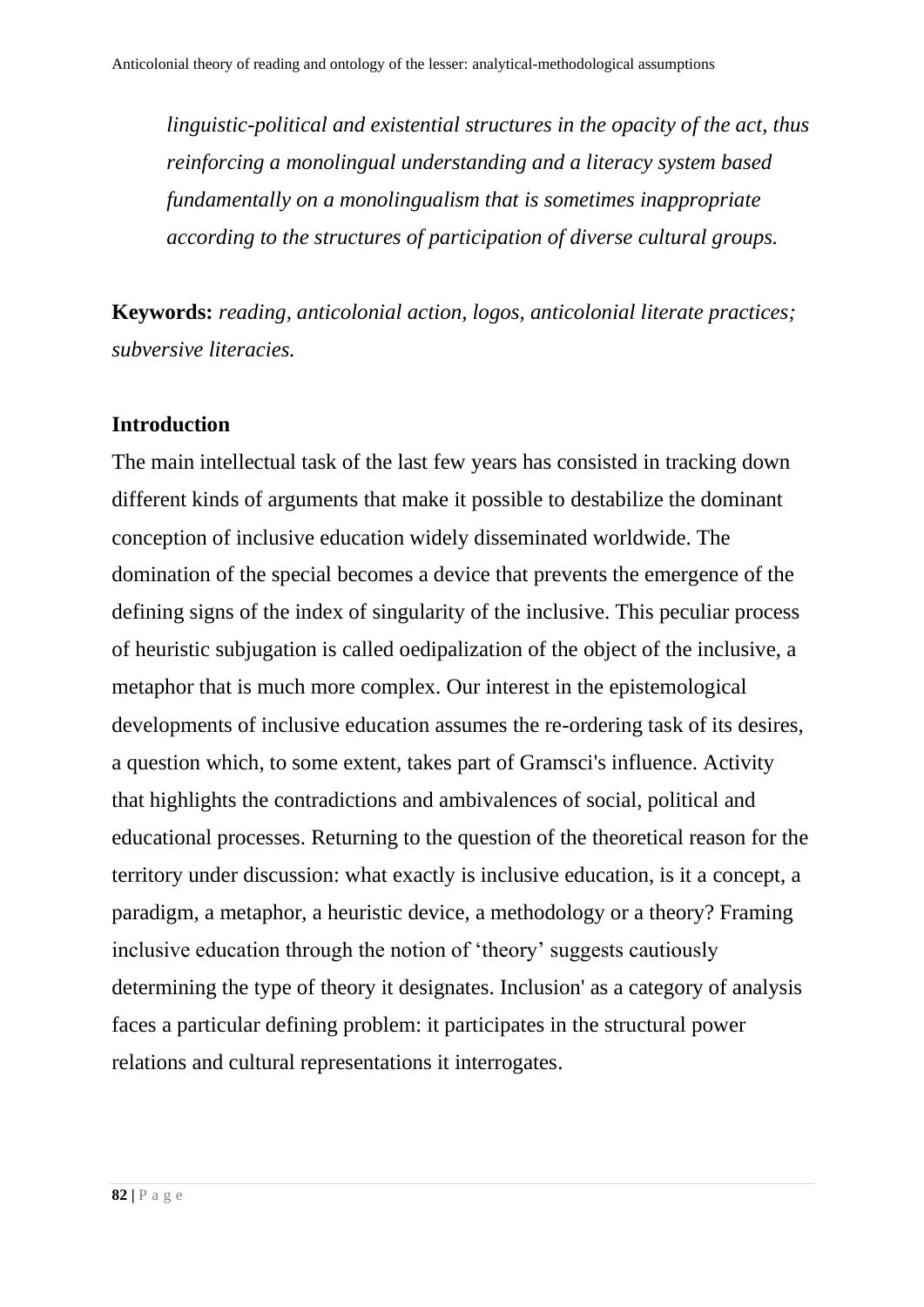The paper presented here should be understood as a 'critique' insofar as it examines the structures of knowledge production and the rationale of inclusiveness. The problem is that this framework that lacks any kind of theoretical imagination capable of challenging the diversity of problems that structure the gears of the world-system and, on the other hand, the inability to recognize that the most widespread argument is, in itself, infertile to produce educational transformation. This is an argument that moves between mimesis and masquerade, between copycatting and imitation and resistance to change, in terms of the fluctuation of its ideas. The intention lies in infringing the rules of the falsified structure of knowledge about inclusion that today is legitimized with great force by conventional academic wisdom. This is one of the forms of sabotage found to interfere with its rules.

Inclusive education as a heuristic device faces four fundamental problems, which oscillate between the ontological, the epistemic, the methodological and the morphological. In addition to this, it can be identified that this is a space configured from multiple influences, each one of which moves incessantly without a fixed direction, forming a figurative unknown and a space of heuristic meta-receptivity. This effect of incessant movement -a becoming of acceleration- resides in the deepest part of its order of production: the diasporic.

The question about the nature of their theoretical reason focuses strictly on the function of their object, a notion that, by the way, does not act according to the epistemic-normative presuppositions sanctioned by the canonical ones. Rather, this constitutes an involuntarily unknown object, misunderstood and lost in the discussions of the field, as a result of the absence of more radical debates as to its methodological and heuristic forms; therefore, they face the complex task of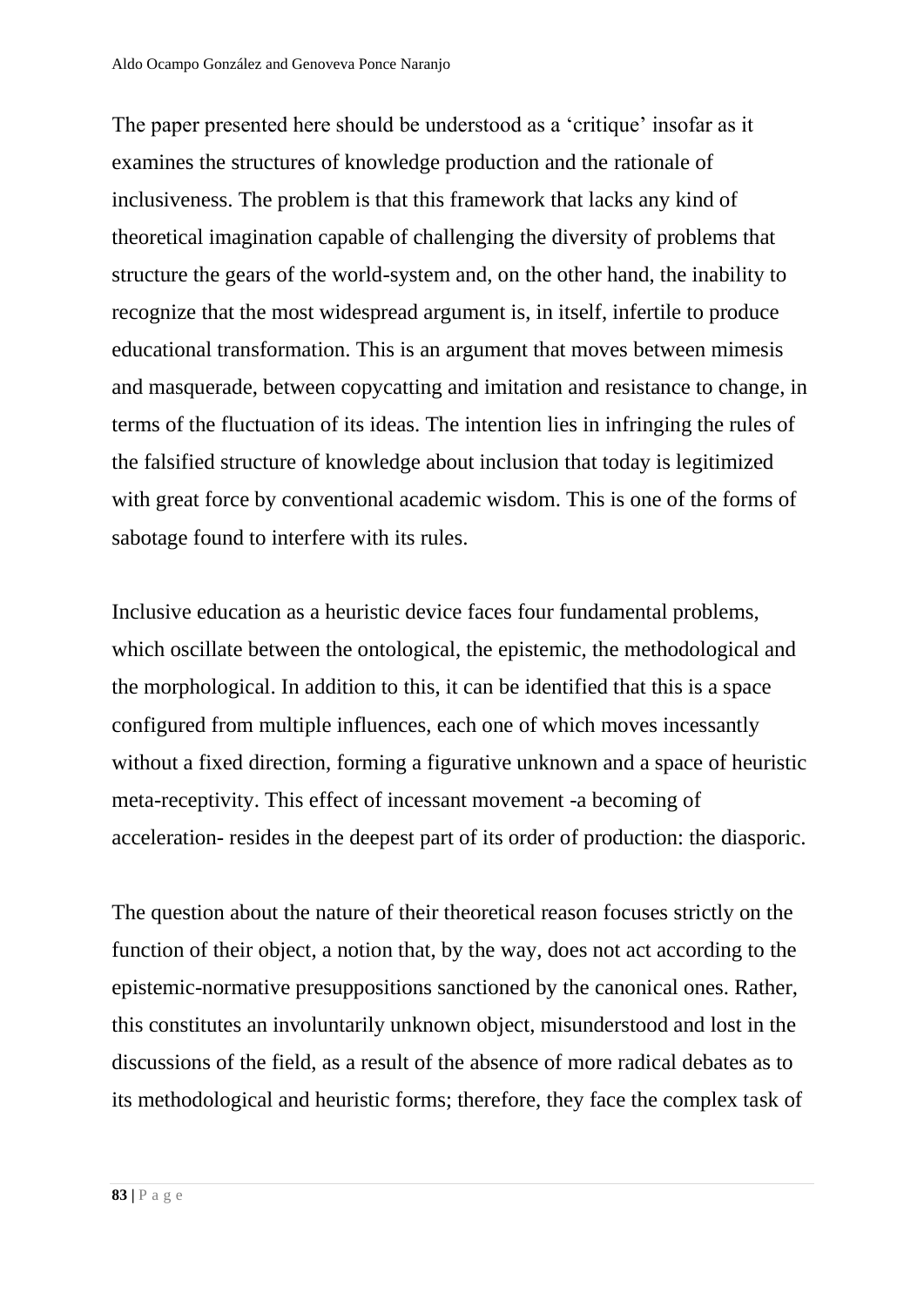inscribing themselves in a more general framework of thinkability of their defining dilemmas.

The understanding of inclusive education when it is centered exclusively around the onto-semiological figuration inherited by the special (special-centric regime) runs the risk of becoming a neo-colonial argument, which has been elaborated by the Global North and arbitrarily transferred to various phenomenologicalstructural-relational realities constitutive of the Global South. These are, undoubtedly, manifestations of the co-optation effected by the binarist imagination that is a consequence of classical humanism, as a form of production of the Western being. When misrepresenting the special as inclusive, or assume that the latter is a more advanced mutation of special education, an apparently crystalline argument begins to become intensely muddied when questioning ourselves about the true contours of this field of research, as a selfrighteous reason. Indeed, "the fact is that clear waters have never flowed through the mainstream and may never be able to do so. Part of mainstream education involves learning to ignore this circumstance completely, with a sanctioned ignorance" (Spivak, 2010, p.14).

The epistemology of inclusive education is not intended to discard the theoretical-conceptual ordering of the special -rather, it becomes a *heuristic palimpsest*iii, something that can never be erased and that which will never be rid of; therefore, this expression is used in reverse of ordinary rhetoric. Its effect works to explain that it will be something that will return again and again. Therefore, there is total disagreement that for the sake of inclusiveness, as part of the liberal argument of the field, special education disappears, but to criticize it in order to destabilize its regulations and cognitive references, to disrupt its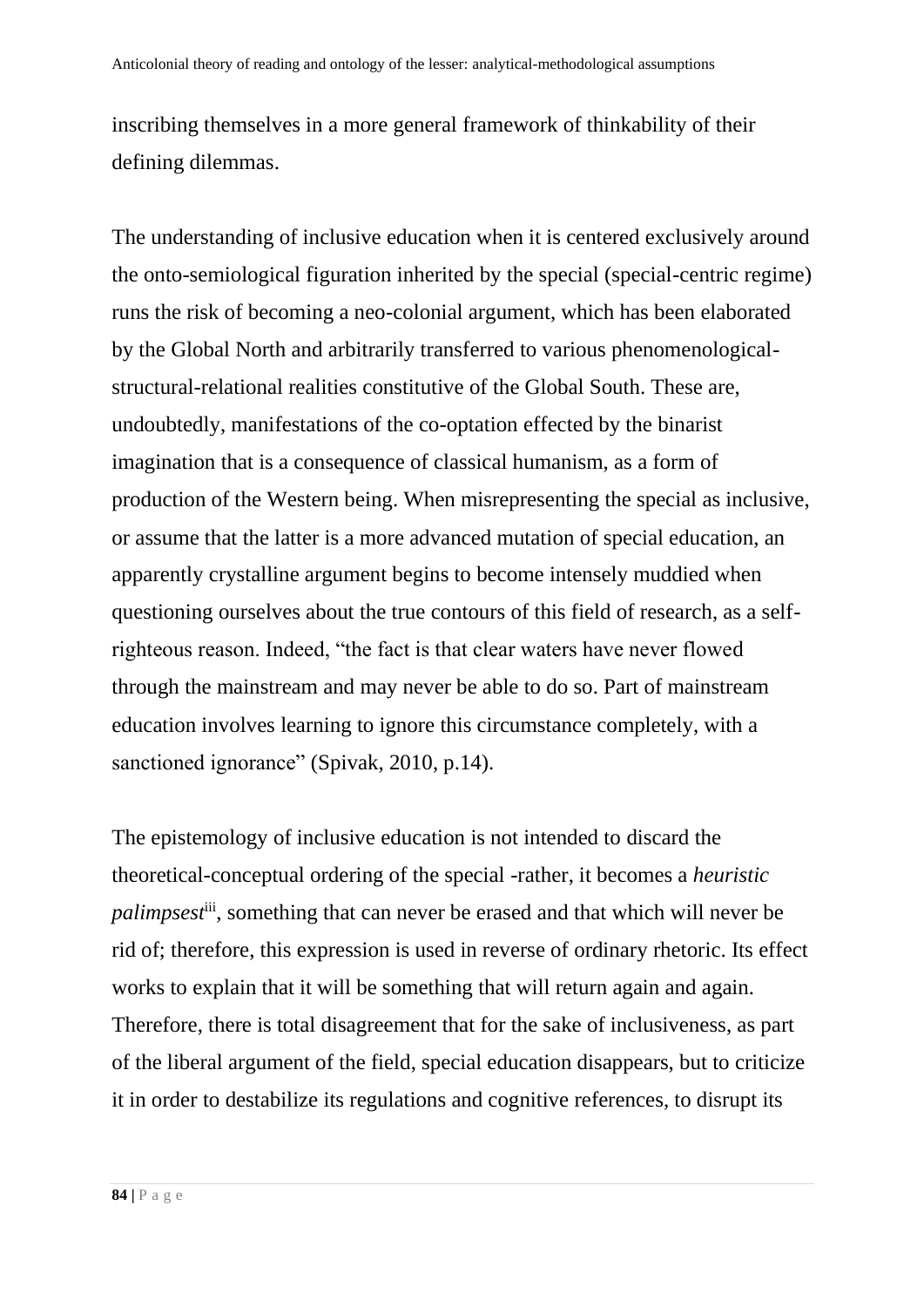logics of production, which work in close tune with the articulations of the *logos*. Inclusion is never the displacement of the signifiers of the special.

At this point, it is necessary to inquire about the mechanisms of negative and constructive complicity that may emerge from this operation. It is of interest to find the change of 'alteration' of signs, not of displacement. To take the special as the inclusive is to bring to light a singular internal and external heuristic repression in terms of its intelligibility grid, which it conditions by means of a withdrawal of its signifier. A repudiation that operates at the symbolic level and the real-formal of its structure, an operation that implicitly carries two complementary operations: the introduction of a false argument and the expulsion of this, through a peculiar movement of senses by disedimentation.

In such an argumentative plot, the voice of the inclusive as an expression of its index of singularity is oedipalized, whereas, heuristic understanding is constituted through a highly generative blank space. The discovery of the voice of the inclusive can only be heard outside its usual understandings and audibilities sanctioned by its structures of thought. This problem is not a simple one, especially, when the contexts of reception and the grammars of pedagogical educationalism have unthinkingly familiarized with this kind of cognitive elaboration which is nothing more than trivial talk, with no apparent cognition -absence of heuristic awareness-. Apologies are made for the crudeness of the expression, but the simplifications that are made over and over again of the syntagma are tiring. The rules of intelligibility and the manifestations of its objectual network outside such arguments are exposed. Once again, the force of the expression "exteriority of theoretical work", quoted from Chambers, returns. It is necessary to "modify the presuppositions according to the text under study" (Spivak, 2010, p.21).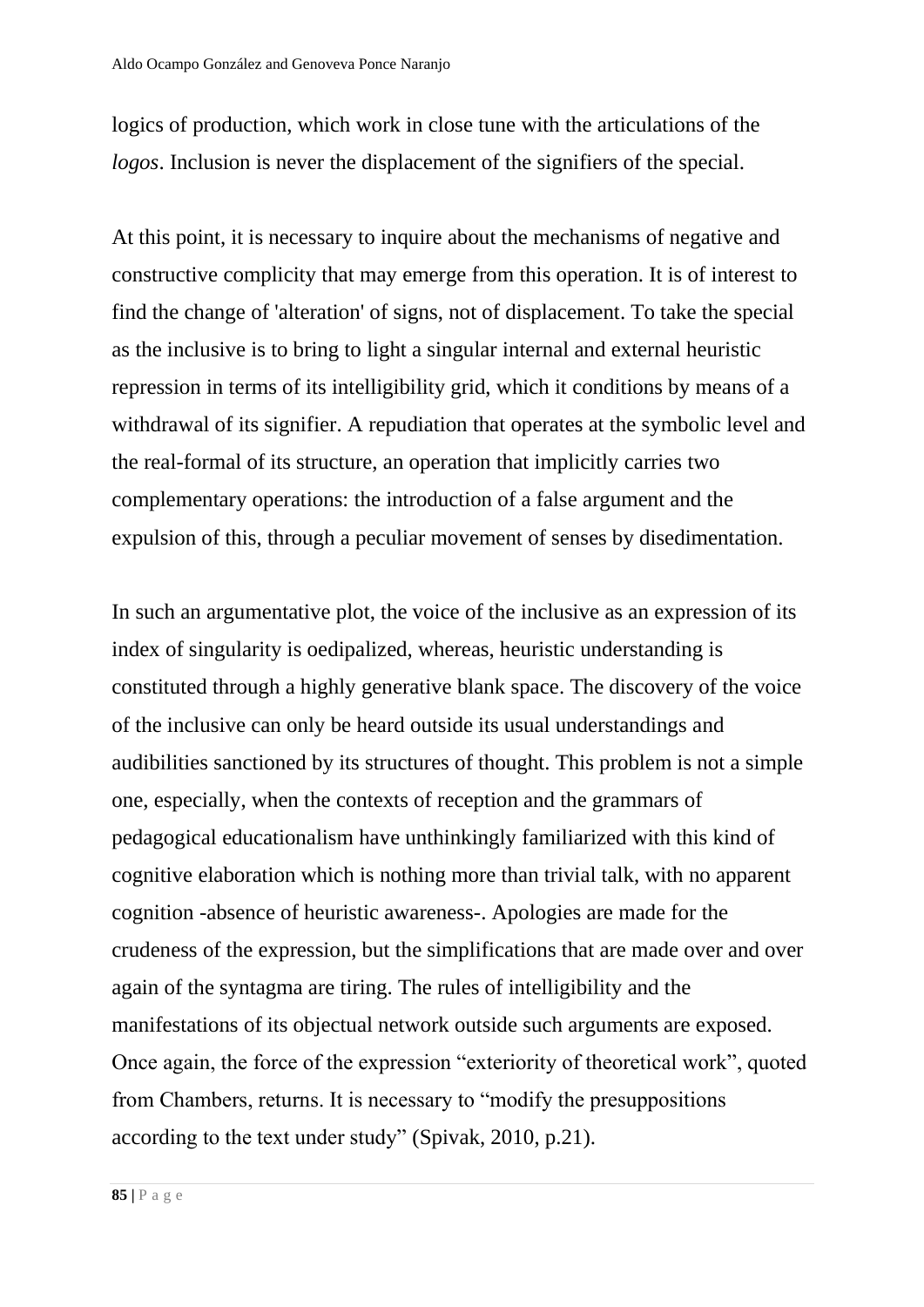The problem of the reason of inclusive education inhabits a register in which its reason is neither understood nor known. An obstruction in the reason that knows its theoretical nature. In such a case, a reason is constructed, without a cognition of itself, an object apparently without any objective reference –it is necessary to find the modalities of cognitive control over its objectual grid– it legitimizes a grid of intelligibility that "represents an object of cognition without the necessary reference for true cognition" (Spivak, 2010, p.22). It is the realm of its theoretical reason that should be carefully encountered, "by involuntarily commemorating a lost object" (Spivak, 2010, p.14). In addition to this, there are the objects that serve to delineate the cognition of the inclusive. But how to make the object or, rather, its objectual network fall prey to a sublime moment and access its rational will? The study of the theoretical reason of the territory, imposes a feeling of inadequacy on its imagination by trying to overcome the effect of subreption, that is, a cognitive structure that acts by supplementation –a mode of concealment of the true essence of the field–. The problem is that the argument that allows to understand inclusive education in its true theoretical immensity lacks an understanding of its heuristic desirability adequate to its index of singularity. Indeed, inclusive education is an educational phenomenon, which is not epistemologically produced by education, but rather, as documented in previous works, is informed by knowledge projects that escape the intellectual logic sanctioned by education.

Finally, the reflection revolves around the following question: oedipalization of the inclusive? In Ocampo Gonzalez's intellectual work, this term is used for the first time to examine the forms of dictatorship of the signifier and the heuristic force of the psycho- as a form of regulation of the psycho-pedagogical domain, establishing mechanisms of domination. Oedipalization is always a form of castration, restriction or control of something, it is also a feeling of inadequacy,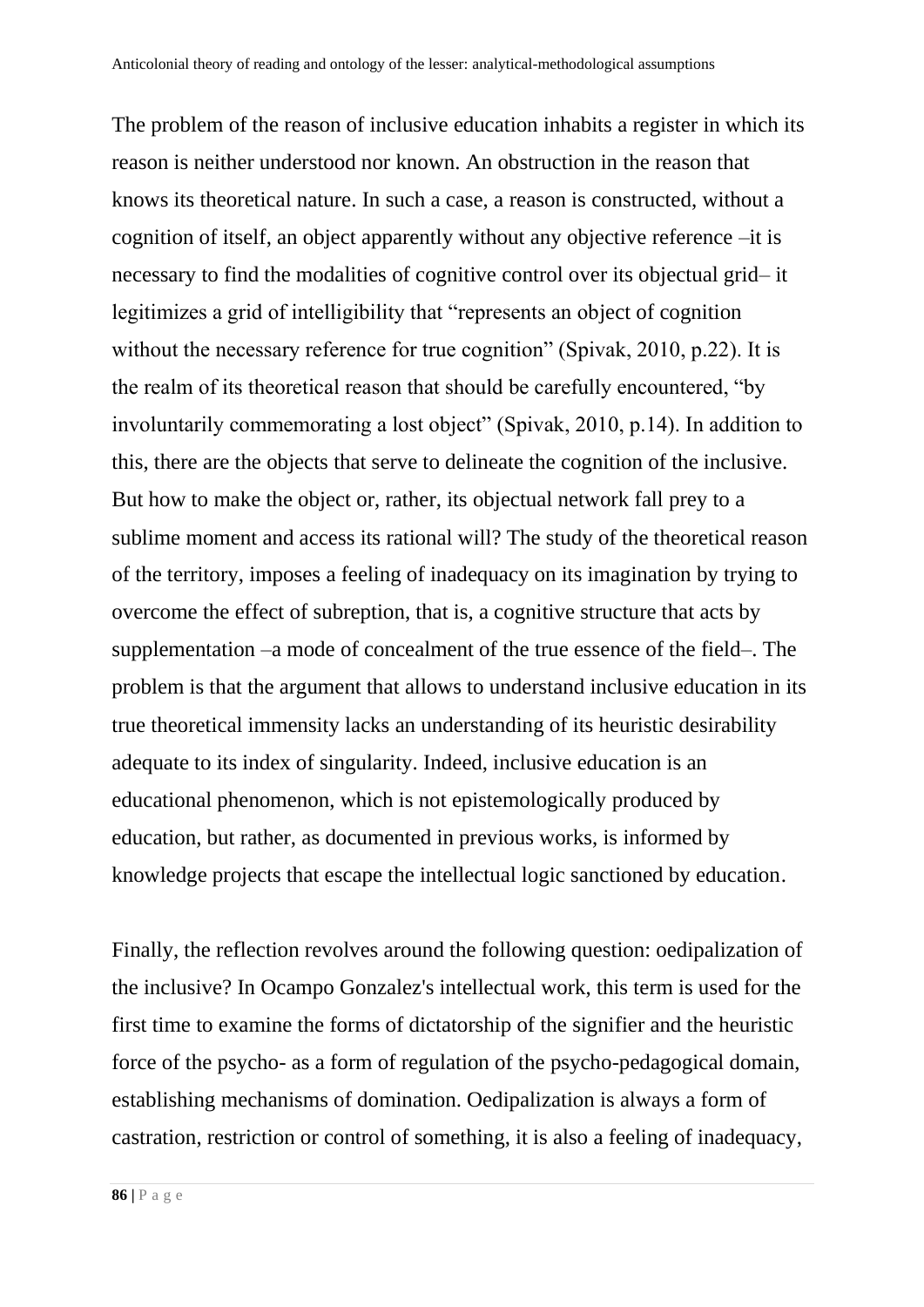of being misunderstood, or the possession of a maladjusted, negative or contradictory image. To unveil the forms of Oedipalization of the inclusive to the over-imposition of the legacy of the special requires a conceptual insurrection against the genealogical matrices that establish this singular linkage. Even the attempt to liberate such a web of linkage chains elicits a mechanism of disobedience to systems of reasoning restrictive of its supposed genealogical authority figure. Is it possible to argue that the special marks a certain kind of Oedipal respect for the inclusive, and if so, what does it depend on? I am interested in exploring ways that make possible the de-Oedipalization of the inclusive as the core substrate of the special. The epistemology of inclusive education proposed by Ocampo (2017), assumes this enterprise; that is, the consolidation of a practice of de-oedipalize of its genealogical forms in order to find its authenticity and its multiple modes of existence. It is observed that both the forms of deconstruction and de-oedipalization consolidate alternative strategies to remove the rigid patterns of imitation imposed by the rationality of the special-centered regime, also known as the process of oedipalization.

# **The anti-colonial in the literacy process suggests fighting for other epistemological performances**

This section aims at examining the fundamental gears of the heuristic-political operation called 'anticolonial theory of reading'. Such a chain of words saw, for the first time, the light of day, on the occasion of the work presented for the book: "Intercultural studies. A window for the dialogue of knowledge from Abya Yala", edited by UABC, Mexico and UdeA, Colombia. In that opportunity, the analytical intention consisted in tracing different kinds of arguments that would allow thinking the western alphabetic reason crossed by diverse tensions linked to the political-cultural movement and to the historical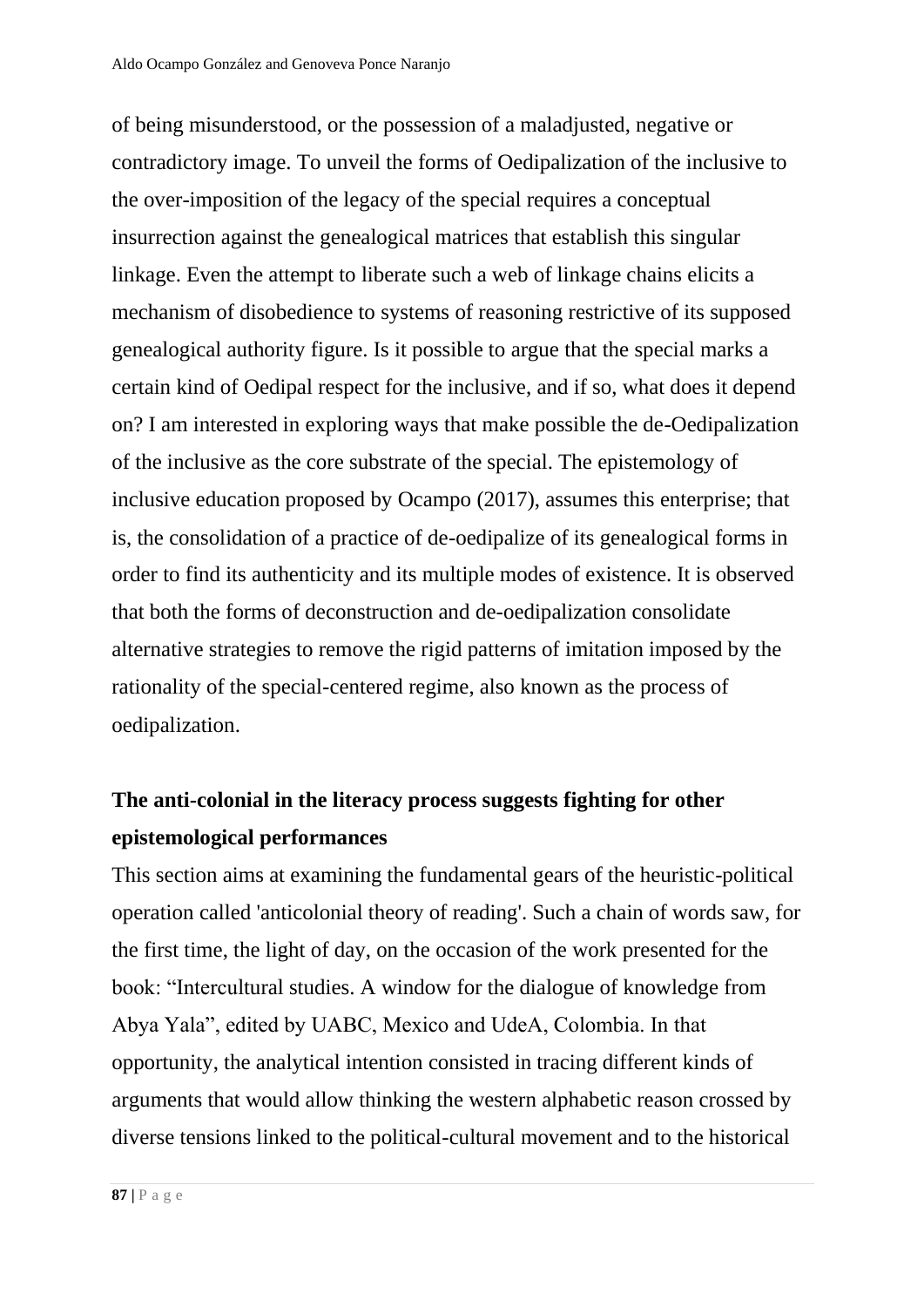event called: 'anticolonialism'. An anticolonial theory of reading can be signified as a corpus of "considerations, constructions, productions, creations, practices and action-reflection based on existence and resistance, insurgent, epistemic politics" (Walsh & Mignolo, 2018, p.29). This position takes distance from the argument that "enunciates that the Indian and the black are the only ones who can fight for their liberation against colonial power relations, without using the identitarian strategy of class" (Ávila-Rojas, 2021, s.p.).

Although such an undertaking cannot reduce its analytical force exclusively to the mere act of counterposing theoretical-methodological premises undertaken by those who have engraved on their bodies the deep imprint of colonialism in all its expressions. This fact becomes a fundamental piece of their conscience and argumentative project, their analytic works beyond and outside the classic interpretative frameworks linked to the production of the literacy process, which, by the way, have contributed to reinforce a monolingual and universalist conception of cultural action. Accordingly, some uses and meanings of the syntagma 'anticolonialism' are examined below, albeit briefly.

Anticolonialism as a historical event is not easy to categorize, let alone describe its analytical and political power. According to the latter, Lee (2018) will argue that, its most widespread interpretation in academic structures and citizen struggles has reduced its signifier to a simple act of opposition to foreign domination. If we transfer such an argument to the epistemic contextualism in which this work is inscribed, we will argue that, our interest goes far beyond a simple dichotomous rationality incapable of unlocking the configurations that obstruct the encounter with the presence of multiple forms of literacies excluded, devalued and marginalized by the modernist alphabetic reason imputed in Abya Yala. The present work offers a reevaluation of the syntagma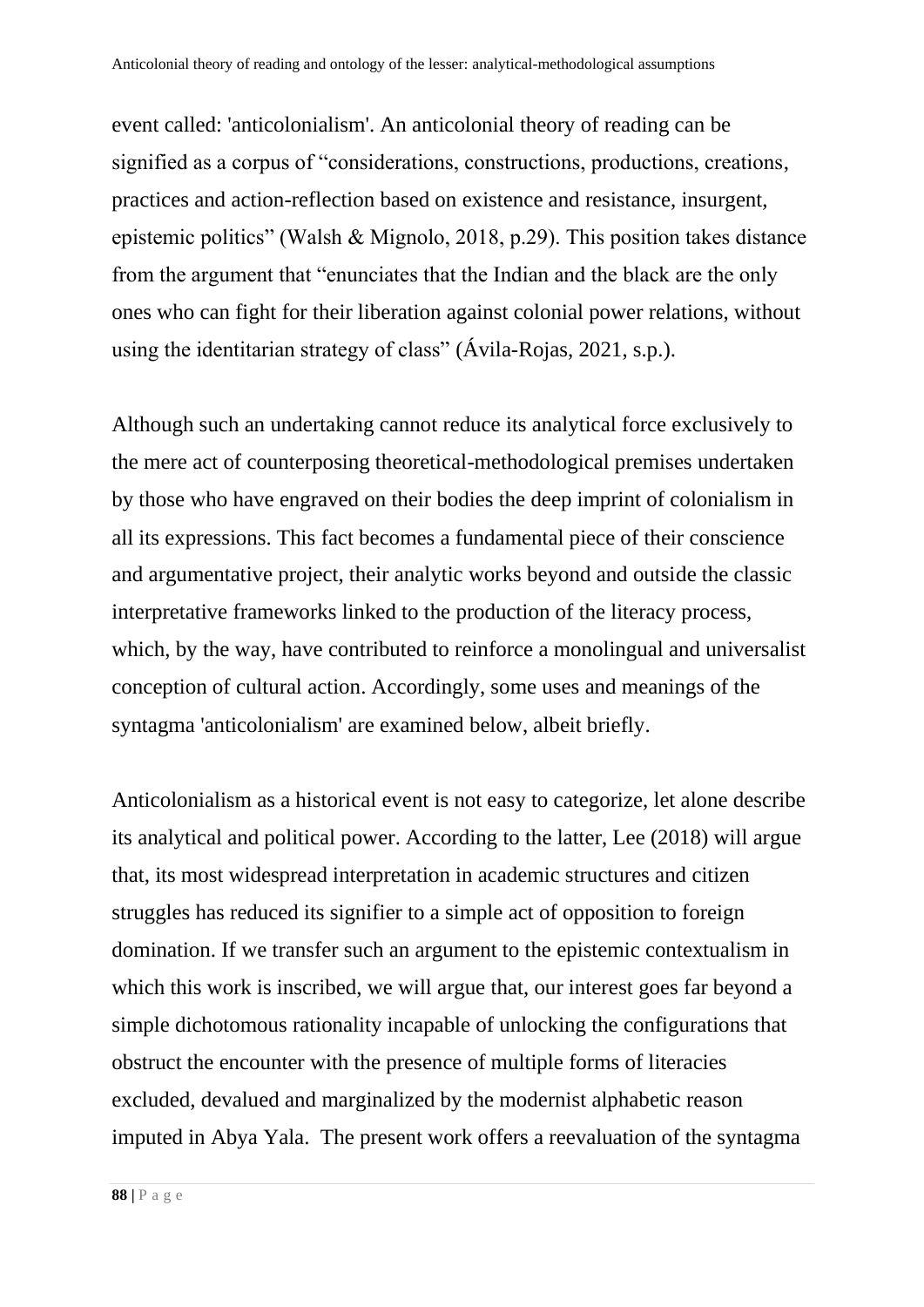to critically question the gears through which the western-centric written culture has permeated the educational structures in the region. This purpose is, in itself, a struggle against the logos, that is, the reason that knows in the imaginary zone marked as the West. At this point, it finds an intersection with decoloniality, by referring to

[...] those processes and possibilities of collective analysis, collective theorizing and collective practice, all intertwined, that help engender relational being, thinking, feeling, doing and living in a place marked by the extremes of violence, racism and patriarchy in the current matrix of global capitalism/modernity/coloniality (Walsh & Mignolo, 2018, p.37).

#### Its analytics

[...] studies the process of ideological and political liberation of the resistances, organizations, movements and multiple expressions of struggle that indigenous and black peoples have as their own subjects in the face of the dispossession, exploitation, oppression and racism imposed since the European conquest (Ávila-Rojas, 2021).

**89 |** P a g e Anticolonial theory of reading is an operation of unlearning and interruption in the logics of production of literate knowledge. Its central purpose is to produce other epistemological performances that make it possible to overcome the traditional systems of intellectual castration imposed through the monological effect of the most widely used literacy event in this region of the world. A theory of the act of reading in an anticolonial key supposes the recognition of a political and cultural history that works against the gears of multiple worldsystems. An 'anticolonial theory of reading' does not claim to create a stable meaning to explore its rationality, rather, it situates itself in a nebulous terrain that breaks with all known forms of rationality. Nor is it a theory of the indigenous conceived as a restrictive and specular otherness, one of the bestknown expressions of what Ocampo (2021) calls: the ontological problem of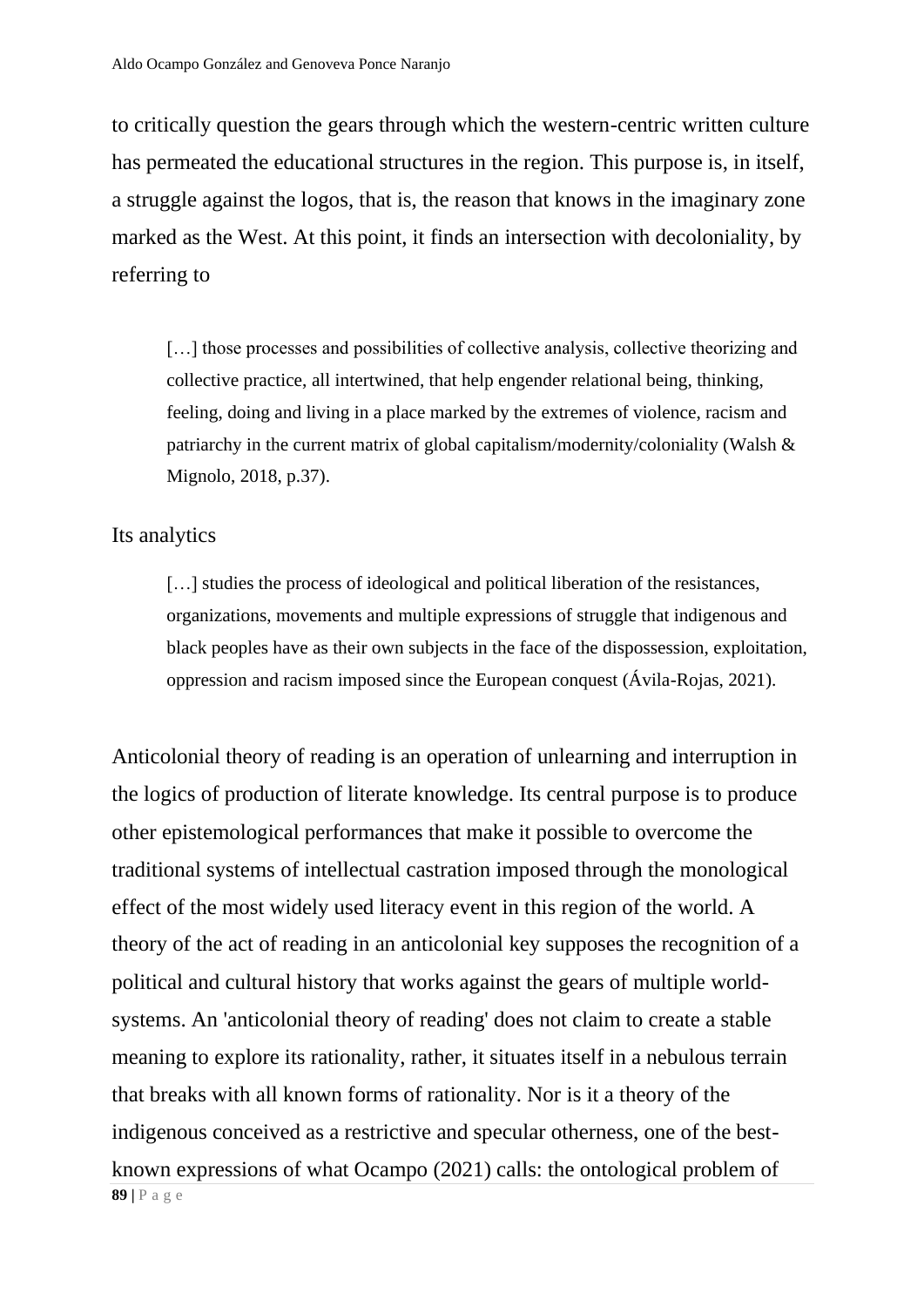social groups. This construct takes 'critical distance' from any system of instability related to the historical context or from an analytic that refers to

[…] It is only the present time that is problematic for those who place in the indigenous the desire for a radical otherness with respect to Western culture, for as ethnohistorians and historians of the colonial period have found, the Indians of the conquest are not the same as those of pre-Hispanic times (where, strictly speaking, they did not exist), just as the Indian of the colony is not the same as that of the conquest, and so on and so forth and only using a temporal perspective. From this we conclude that it is impossible to sustain the existence of a unique indigenous subject and much less to suppose the authenticity of such or such descriptions, since plurality is imposed in all the periods of American history (Zapata, 2011, p.24).

Another mechanism of critical distance that the proposal undertakes, recognizes that this

[...] is not to turn indigenous politics into a Western doctrine of liberation; it is not a philanthropic process of "helping" those at risk and alleviating their suffering; it is not a generic term for fighting oppressive conditions and outcomes. Under the broad umbrella of social justice there may be room for all of these efforts, but none of this is decolonization (Tuck & Yang, 2012, p.21).

It is an imaginative form that meets a moving text that is, in itself, an alternative and unknown otherness. It is fighting to produce a mental change, other epistemological performances to set in motion the sublime act of affirmatively sabotaging the configurations of the literate matrix. Its purpose is to turn around any kind of onto-political and epistemic essentialism that, to a greater or lesser extent, supports research on decoloniality and literacy. We are interested in promoting an understanding that leads to the recognition of reading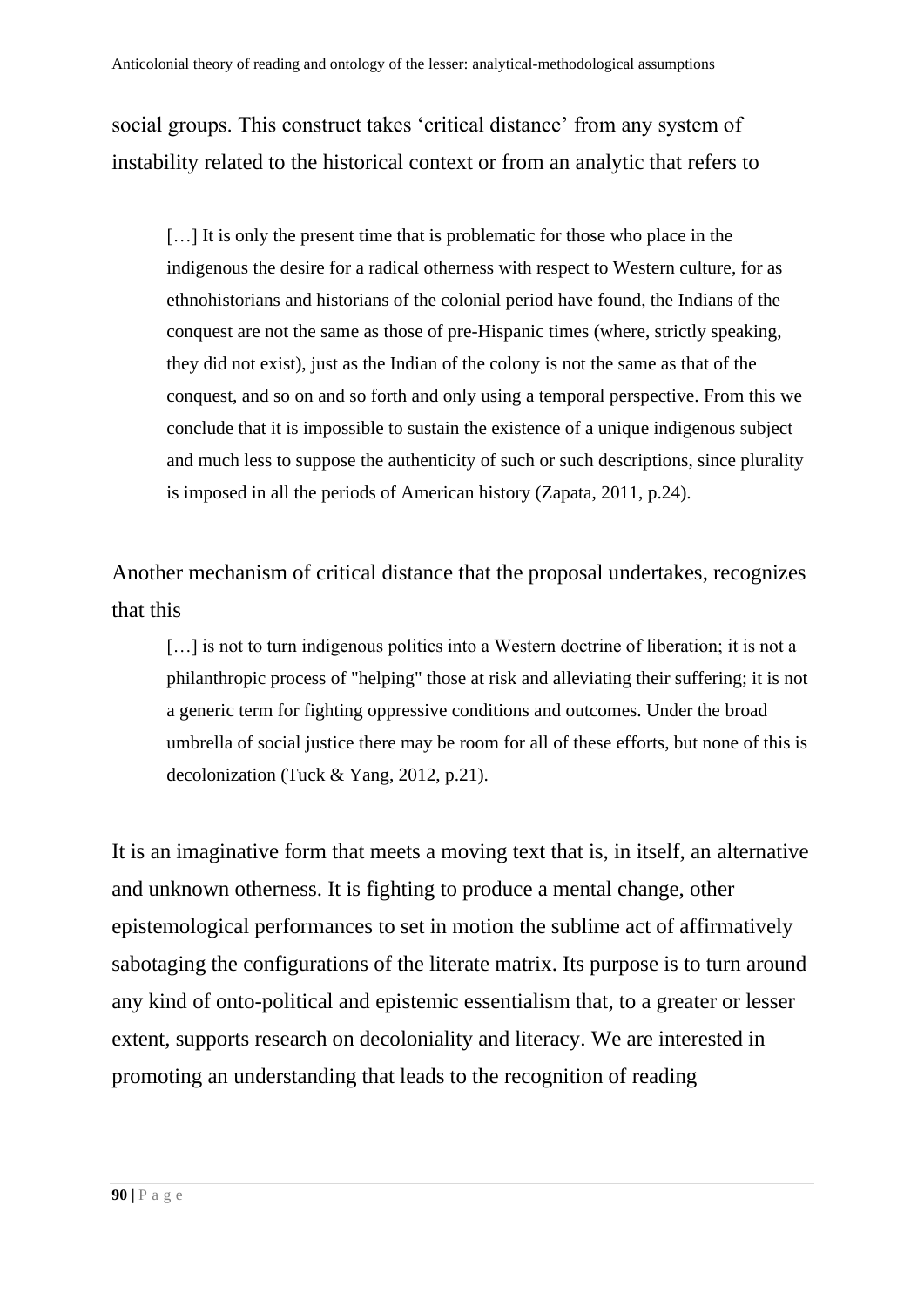[...] as a political category around which a relation of power/subordination is articulated, where the cultural factor (the undeniable diversity in the past and in the present, although with different forms and contents) is one of its elements, fundamental by the way, but not the only one, which has been used ideologically in the construction of a hegemony from the European conquest onwards, hegemony that, despite not having lasted forever and having given rise to others, created the place of inferiority and low prestige in which these groups have been placed, as can be seen in the maintenance of the category of "Indian" and "indigenous" to name this type of cultural particularity (Zapata, 2011, p.25).

The 'anticolonial' of reading assumes the cultural incompatibility that exists between the Western cultural world and the multiple forms of literacy and literacies that transit without recognition and cultural pertinence in the multiple structures of the educational system. Its function is to decenter a corpus of images of thought that assume such a conception of literacy in terms of "a radical cultural difference, which associates it almost exclusively with rurality, orality, nature and rituality" (Zapata, 2011, p.25). The Chilean scholar insists, pointing out that, "what is surprising, however, is that many of these premises that guided the study of the "others" are still in force" (Zapata, 2011, p.25). The anticolonial designates a field of deep contingent-structural-ontological-political dissidence, whose starting point is the ideological liberation of peoples, a kind of erasure or dislocation of the dominant alphabetic matrix, responsible for the configurations of written culture. It assumes the critical task of turning around the universalist formulation of such gears through ethnic and cultural particularity, a complex and intersectional process in favor of the ideological and political liberation of multiple collectivities, imposed through colonization, as Avila-Rojas (2021) will argue, those who by being co-opted by the Westerncentric literate matrix have registered "an obstacle to define their own political and social subjectivity" (s.p.). One of their intellectual strands emerges through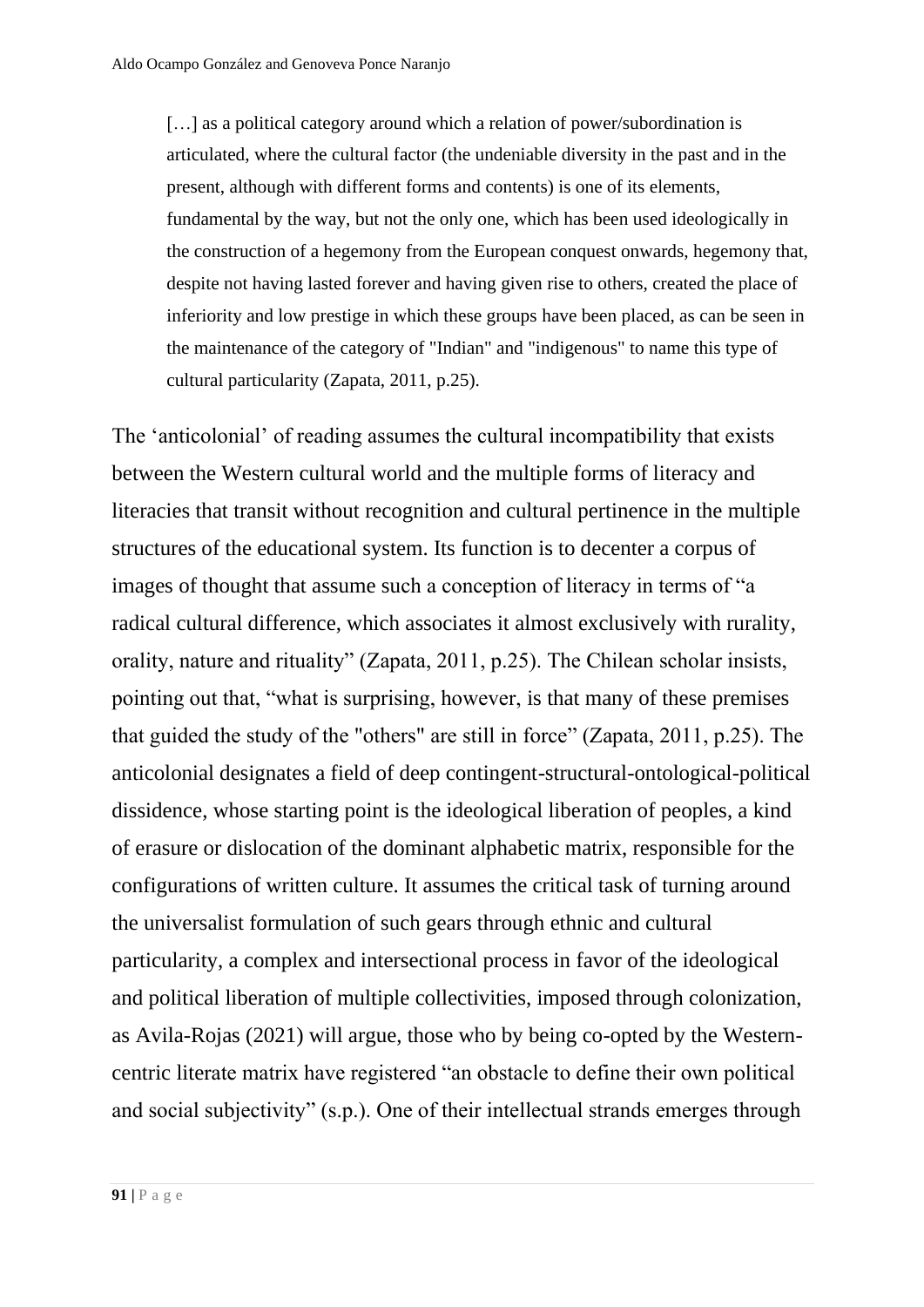[...] the contributions of the aforementioned academics and intellectuals are framed within the wide range of currents and positions of anticolonial and decolonial thinkers that have not lost their relevance in Latin American thought, especially in the face of contemporary discussions with Marxism in the region (Ávila-Rojas, 2021, s.p.).

This is a theory that must be conceived "as praxis, as walking, questioning, reflecting, analyzing, theorizing and acting-in continuous movement, contention, relationship and formation" (Mignolo & Walsh, 2018, p.19 ), whose task is oriented to the "discovery of new paradigms, which challenge existing theoretical theory concepts and categories that break mental constructs...as the discovery of other cosmologies...other knowledge that has been hidden, submerged, silenced" (Mignolo & Walsh, 2018, p.18). It not only fights against the onto-political regime espoused by the logos, but, assumes "the need to take seriously the epistemic force of local histories and to think theory from the political praxis of subaltern groups" (Mignolo & Walsh, 2018, p.27). Confronting the Western-centric reason of reading suggests assuming that the signifier of

[...] theory - as knowledge - derives and is derived, shaped, molded and formed in and by actors, histories, territories, and place that, whether recognized or not, are marked by the colonial horizon of modernity, and by the racialized, classified, generic, heteronormativized, and Western-Euro-American systems of power, knowledge, being, civilization, and life that this horizon has constructed and perpetuated. The production of knowledge and theory through practice and from scratch, that is, by subjects, whether or not identified as women and men, who live colonial difference, turns the dominant precept of reason and its geography and geopolitics on its head. The interest then, and paraphrasing Escobar, is to pay attention to the ways in which those who live colonial difference think theory from political praxis, theorize their own practice and take the episodes (very) seriously (Mignolo & Walsh, 2018, p.28).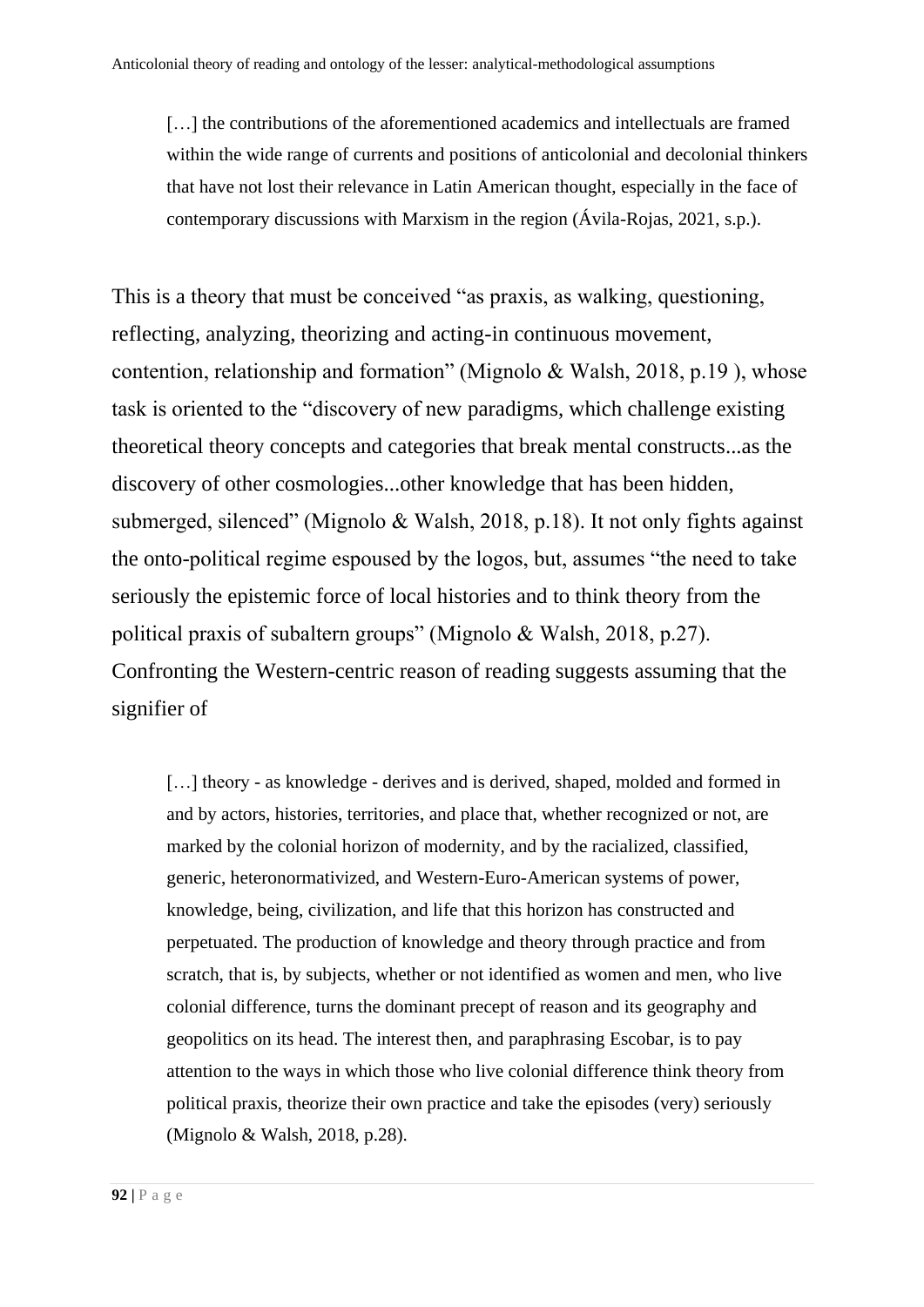Another critical task assumed by the anticolonial conception of literacy is the decolonization of the thinking that sustains the matrix of literacy, an operation traversed by diverse kinds of political practices and cultural agencies, its fields of configuration confirming the reception of diverse kinds of genealogical entanglements that migrate through contributions to the literacy matrix

[...] marxist, post-structuralist, post-modernist, deconstructivist, and authors who criticized, in common, the logic and rationality of modernity and capitalism. On the other hand, the influence of these debates had an impact on the ideas of intellectuals who called themselves Indians and blacks, as well as those of Latin American origin, concerned with thinking about ethnicity based on the problem of colonial persistence in modern societies (Ávila-Rojas, 2021, s.p.).

It does not claim creation outside of this matrix, for, as Mignolo and Walsh (2018) report, "decolonially speaking there is no outside and, therefore, decolonial thought does not claim to be a modern (or postmodern) version of God or observational science/philosophy" (p.114). To which he adds, "decoloniality is the exercise of power within the colonial matrix to undermine the mechanism that holds it in place requiring reverence. Such a mechanism is epistemic and so decolonial liberation implies epistemic disobedience" (Mignolo & Walsh, 2018, p.114).

In this conception, the act of reading is a singular displacement of senses, a process of liberation of consciousness, a system of immersion in revolutionary processes that work to decenter the configurations of the "process of ideological and political domination sustained in patterns, practices and forms of power and politics of Western modernity and Eurocentrism" (Quijano, 2008; cited in Ávila-Rojas, 2021, s. p.), imposed through the gears of written culture, which is the result of a complex structural-heterogeneous-ontological-political process of cultural subordination and ideological control, depriving multiple collectivities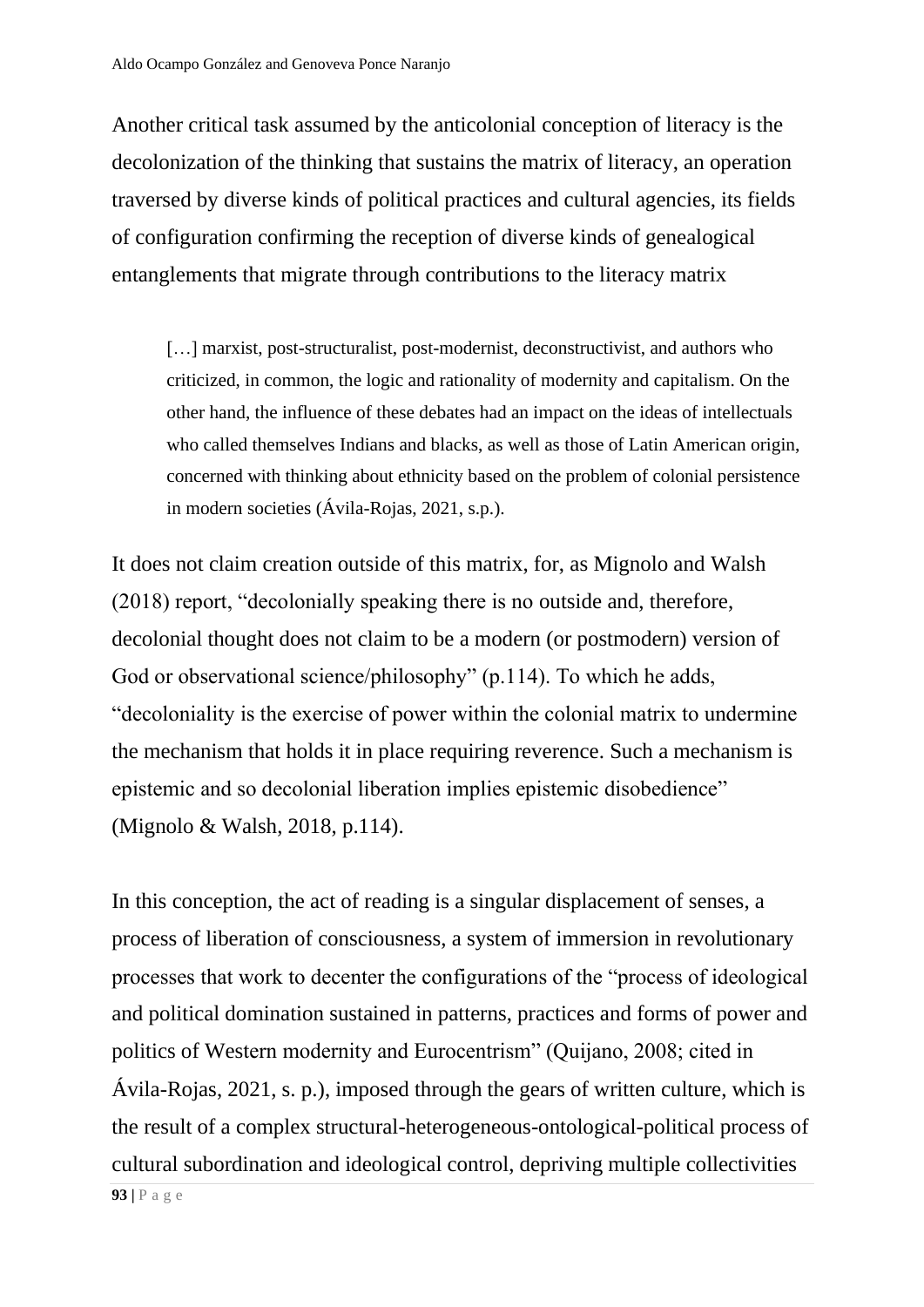of thinking, expressing and living their own practices of literate agency, demonstrating their modalities of construction of the linguistic and reading code and the intimacy of their scriptural systems. As Federici (2010) argues, the bestknown literate practices are the result of "capitalist expansion, with a colonial, racist, classist and sexist logic" (Federici, 2010, p. 34). The proposal does not deny this type of phenomena, rather, it explains how they are caught in an alphabetical matrix that makes it impossible to make visible certain "power relations articulated and put in function of racism and colonial persistence" (Ávila-Rojas, 2021, s.p.).

The dominant alphabetic matrix responds to the racist colonial intersection in charge of reducing the cultural agency of multiple collectivities, reinforces the differentialism by expression and essence of the multiplicity of literacies present in the social bosom. Recognizing this fact, it assumes "the need to create institutions and a form of government that would allow the reproduction of such logic of power" (Avila-Rojas, 2021, s.p.) and, with this, it managed to affirm its identity through reading as a universalized provincialism, a "constitutive part of the epistemic privilege of Western men" (Grosfoguel 2013, p.39).

#### **Premises for an anti-colonial theory of reading**

The study of written culture assumes the need to promote a rationality that supposes a new consciousness in the handling of the language through heterological resources. A space that makes us aware of the various kinds of oppressions that take place and are silently reproduced through the colonial linguistic discourse. Indeed, the linguistic structures with which a multiplicity of student groups interact are the property of this engineering. Let's examine some crucial ideas below. Some answers that the anticolonial theory of reading tries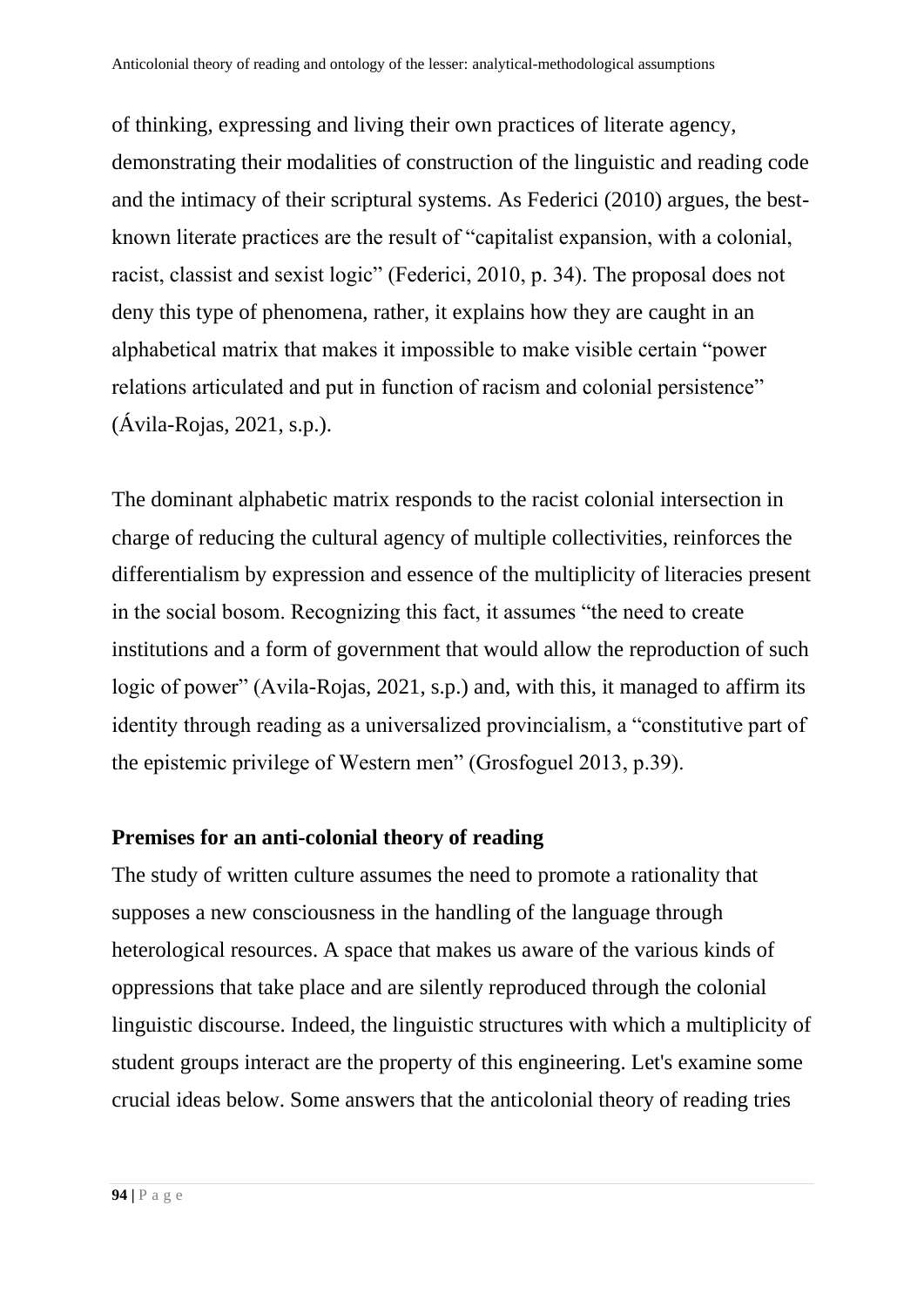to offer to otherness and to the configuration of the margins are typical of subalternity.

Linguistic and, especially, reading-writing modalities are the property of high literate culture –presence of central teleological and egological principles in the understanding of an imperial epistemology–. It would be unthinkable for a literacy education curriculum to consider knowledge from cultural groups built outside of history. This fact documents a deeper methodological problem: we do not know exactly what the cultural agency of these groups is like. The only thing we must not forget is that we educators are at the service of subaltern groups, our task is to learn from their environment, to become a disciple of their cultural space. Learning how literate agencies and their events are configured in groups built outside of history or internalized by hegemonic linguistic structures, is one of the most imminent challenges in educational provisions lacking ethical responsibility. This is a task shared by educational justice, critical-transformative inclusive education and linguistic decolonization.

Such processes are the result of complex articulations of what Spivak (2010) calls: 'epistemic violence'. How is this syntagm expressed in the (neo)colonial experience of acculturation? Coinciding with the approach of Raja (2021), the constitution of the matrices of colonial-cultural insemination was materialized through two modalities. The first, fundamentally, based on the control of the land and physical violence, while the second is crystallized through an ideological-discursive device of existential impoverishment. Attribution that is produced by hijacking the existential ways of thinking, feeling and governing our own subjectivity. An anti-colonial theory of reading deconstructs conventional modes of literacy sanctioned by educational structures. In addition, it is an invitation to recover the meaning of our language, its multiple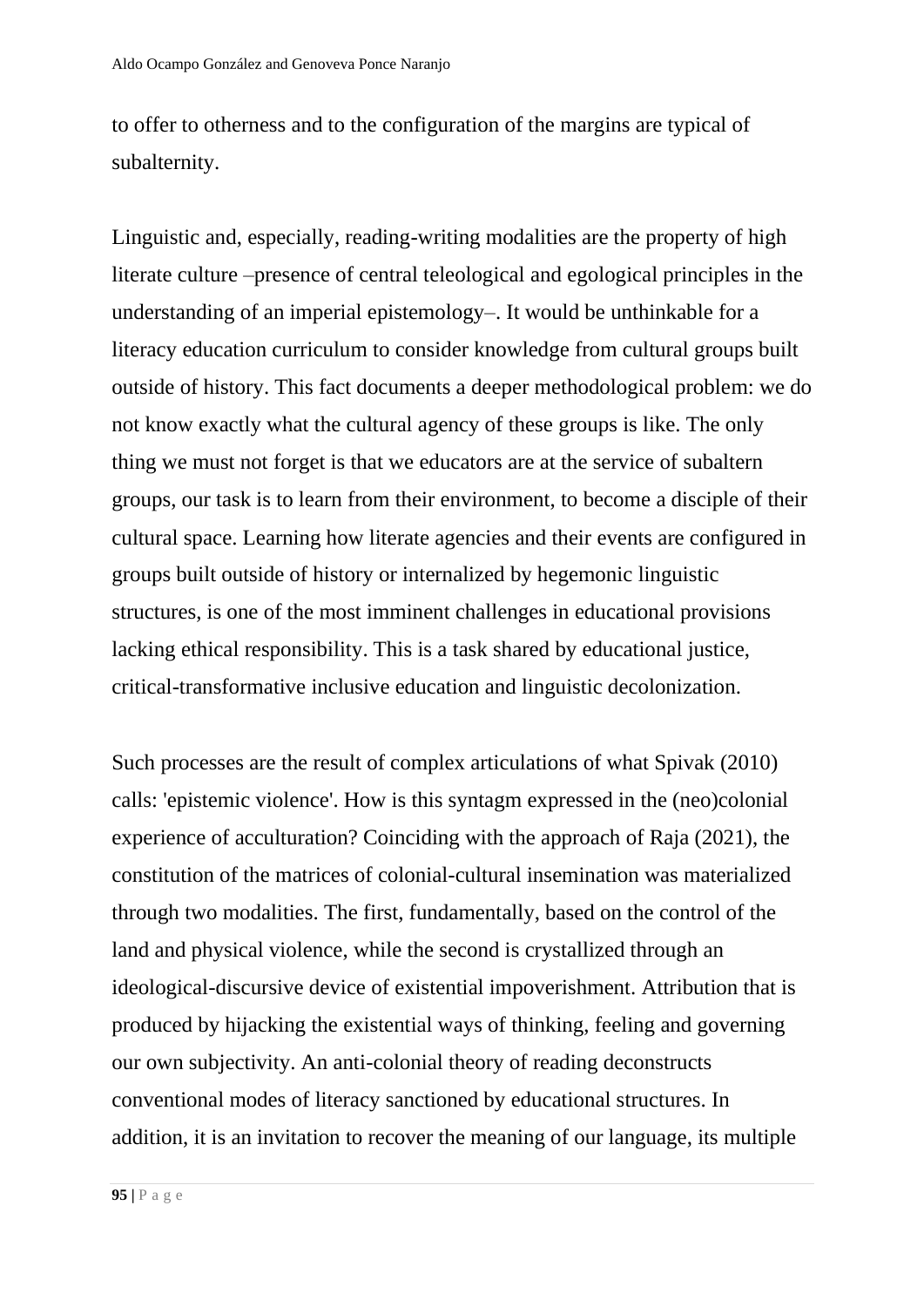assemblages and, very especially, the way we think through our idiomatic singularity. The work of literacy is not, exclusively, that the students effectively manage the decoding of the spellings of the dominant language, since it is widely known that such a process does not ensure a comprehensive reading of the world we inhabit and its problematic knots.

The pedagogy of this process is fed through a way of thinking about the idiomatic condition of the oppressor –the settler–. Let us remember that the problem of reading and handling the language is an area of critical tension that tells us about how we think about the world through such mental performances. The process of immersion in the written culture is nothing more than challenging the rules of intelligibility through which the colonial written culture works. The literacy conditions of our language trace intersubjective relationships that lead to an act of semiotic violence in certain groups with a presence in educational structures. We can graph this more clearly through the conditions that reify the voice-consciousness of non-readers or neo-readers. We are facing an act of functional and political disqualification of the agencies through which they build their linguistic codes. Learning to read is a way of learning to think about the world, it is something that is reinforced through various ideological strands.

Let us now examine, albeit briefly, some methodological premises linked to the construction of an anti-colonial theory of reading. To do this, we will resort to some key ideas of Paulo Freire's thought, especially with regard to his contribution to the pedagogy of the oppressed, since from it, crucial epistemological nuances emerge for the configuration of the anti-colonial theory of the reading. Some ideas about the same author are brushed around the formation of critical consciousness  $(CC)^{iv}$ . Another key idea to challenge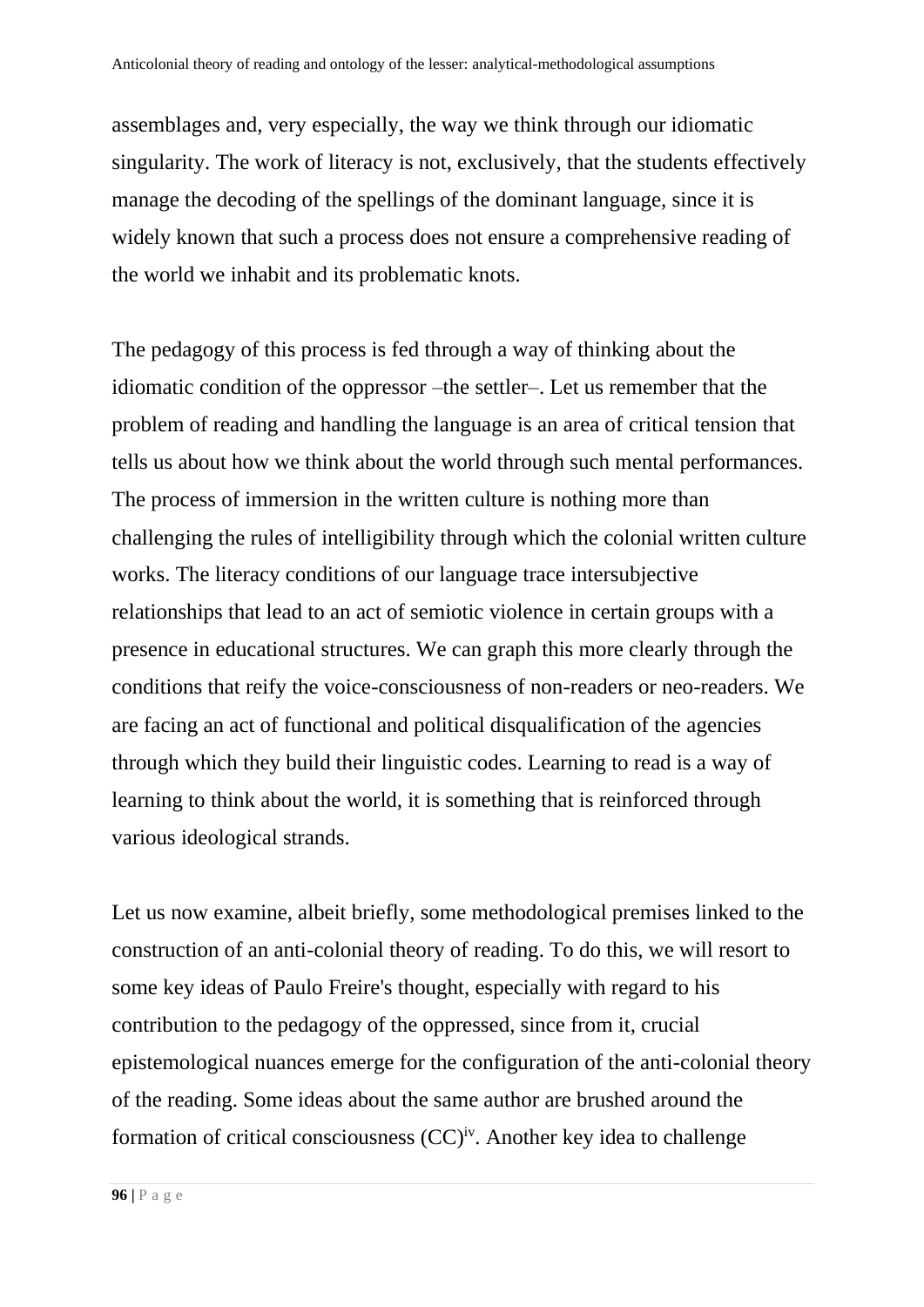modern/colonial regulations on literacy. If we start from the affirmation that, on certain occasions, literacy can act in terms of a praxis of transformation or what constitutes a fully revolutionary moment, not only does it teach us to change the world and its regulatory structures. How is it possible to achieve the affirmation of being and a revolutionary process through learning to read? This question can be answered by considering that the literacy process requires that the literacy agents become disciples of the student's environment. This, with the intention of avoiding turning such a process into an oppressive cultural immersion device. It is an invitation to protect the forms of silent reproduction of injustice and oppression present in the world.

An anti-colonial theory of reading has the mission of offering a system of action-reflection about reality, emphasizing the systematic nature of inequalities and inequities in access to education in terms of injustices. This point is essential to guarantee the right to education, especially when we try to be aware of the ethical-political and relational fissures of educational provision. When we assume this, we understand that in the literacy process the subjects become subjects in expectation (Raja, 2021), it is something that allows them to solidify a new pedagogical-cultural-relational-political-ontological ethos. This fact informs the construction of an anticolonial theory of reading that the revolutionary force of the 'reading' section lies in the action, in the embodiment of it. what we enjoy defining as a habit of passionate thought. His true critical sense is lived in praxis. By no means, an anti-colonial theory of reading is a simple practice of thought characterized by the absence of any revolutionary action. Rather, they converge in their formation, action, and reflection to offer a structure, a morphology, a dynamic system of understanding literacy outside of and beyond the systematic and regenerative imputations of colonial alphabetic reason.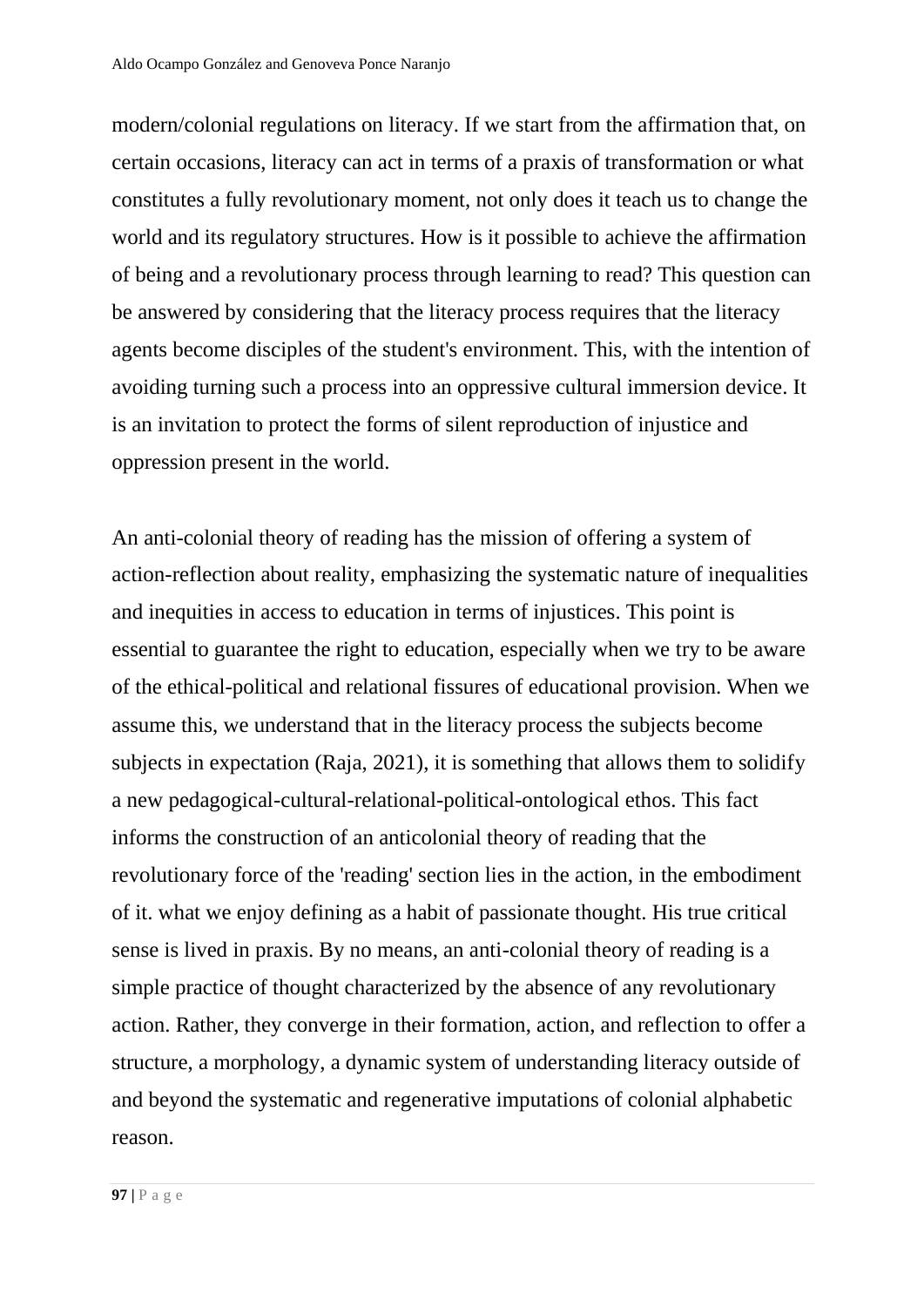The instituted frameworks of literacy are, to a certain extent, expressions of the colonial deafness used to reproduce the structures of domination – conceived in terms of brakes on self-development. Literacy skills in this context become technologies at the service of the colonial matrix of power. It is a space where language is totalized. What I propose here is to offer a defetishization mechanism, that is, a rupture of the symbolic-political structure that has the strength to disrupt the cultural, symbolic-relational and reading-writing organization that has contained the organization of groups crossed by subalternity. We are facing a system of repression of their true linguisticcommunicative consciousness.

[...] The coloniality of power and being, in this case linguistic coloniality, that colonial hierarchy of languages and words. The silencing of subaltern groups is due to linguistic displacement, a fact that began in the colony. But this fact not only subalternized the indigenous languages, placing them at the base of the chain of colonial domination by considering them pre-modern dialects lacking in writing, but also "the word of the speakers of these languages" was "colonized" (Garcés, 2007: 227) (Sarzuri-Lima, 2012, s.p.).

In some way, when we maintain that subalternity is a political-relationalheterogeneous-intersectional category, I am referring to a position with a mobile base, which crosses more ontological realities defined per se due to an effect of simplification and neutralization of multicultural racism. When we understand sub-motherhood, the perspective of decolonization and interculturality at the linguistic level, as a mere enhancement of the use of languages, we reduce its power to an essentialized use of the Other, a psychic-communicative and subjective apparatus of a specular nature, based on a negative attribution of being. It is not about endorsing a rhetorically complacent argument, but politically and ontologically perverse by legitimizing a reversal system in its cultural legitimacy. Sarzuri-Lima (2012) adds that, "it is believed that this act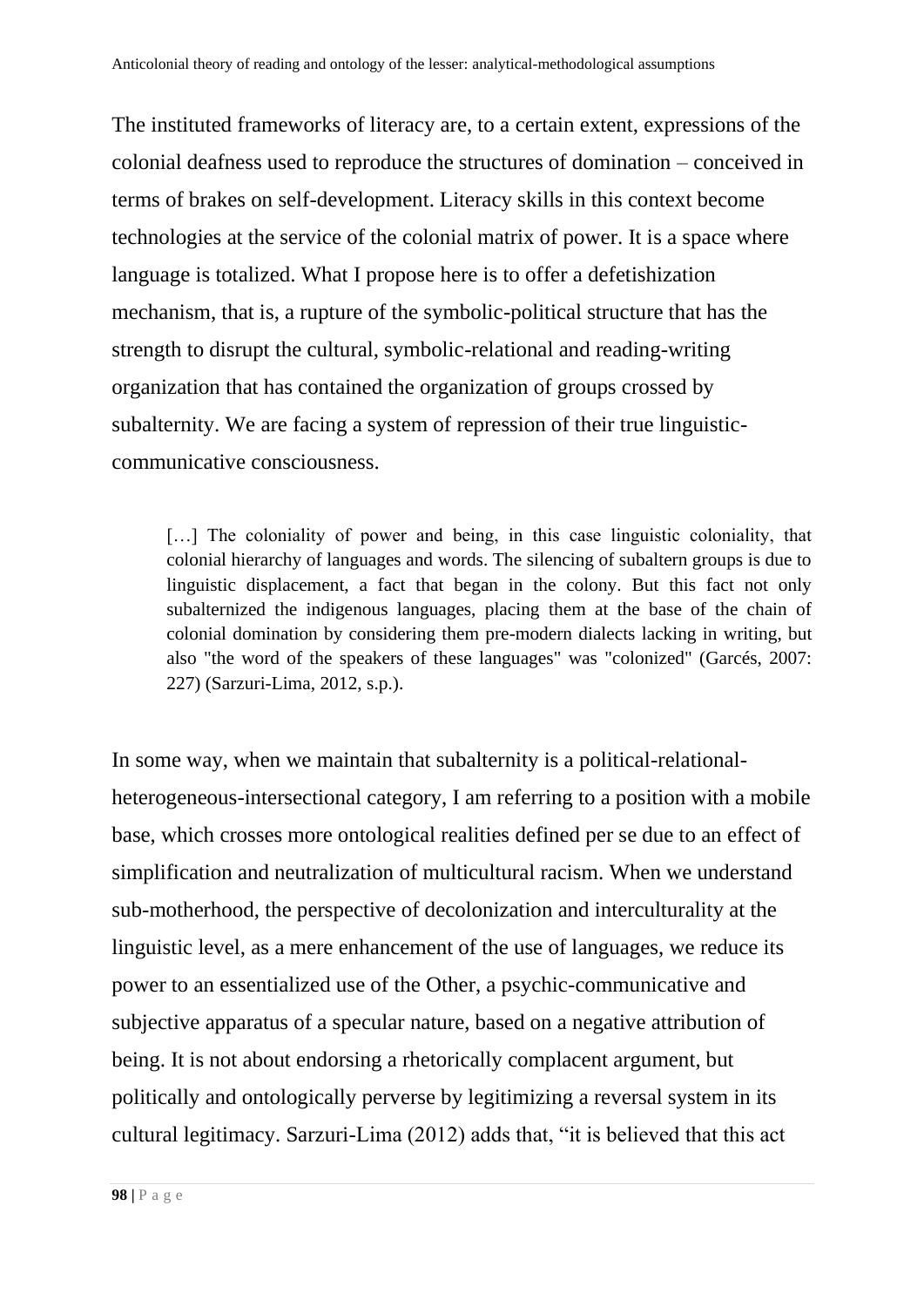(the empowerment), in itself, would allow the reproduction of indigenous cultures. That is, there is an essentialized relationship between language and culture" (s.p.). Language is always a contextual determinant; it is what allows us to overcome a homogeneous understanding of being. According to this, the mechanisms of immersion in the written culture do not favor real communication between its speakers. Thus,

[...] the conflict present in verbal language is much broader and more complex. Linguistic denial is not only a process of colonization; negation is present in language itself and this breaks the structural and deterministic conception of verbal language. Verbal language is not a powerful resonance box where all of us who share a language sympathize with our "equals" and build a community: "Verbal language is distinguished from other communicative codes and even more so from pre-linguistic cognitive features, because it is capable of denying all semantic content" (Virno, 2006: 18). Negation is a verbal function, you can affirm or say something, but the use of an element, the "no", takes all that affirmation to the realm of the false and the nonexistent. When we deny something we do not do it in relation to its opposite and in this way we recognize the content of what is denied in other content. In any case, we deny with a non-recognition. For example, when we deny something black, we do not do so by affirming that it is white, but rather we recognize that it is not black. Negation recognizes what a certain element is not, but it will not lead us to recognize what it really is. Denial will simply take us to the place of the false and the nonexistent: to the place of non-recognition. Linguistic denial neutralizes co-feeling and empathy between peers (Sarzuri-Lima, 2012, s.p.).

Immersion learning in the gears of culture is a process that is internalized through an act of denial of the cultural, relational and ontological identity of the Other. Literacy processes in terms of inclusion and educational justice are not an exclusive matter of "communication where "different" begin to dialogue. Nor can it be deduced that the subalternized "potentiates" the use of his language in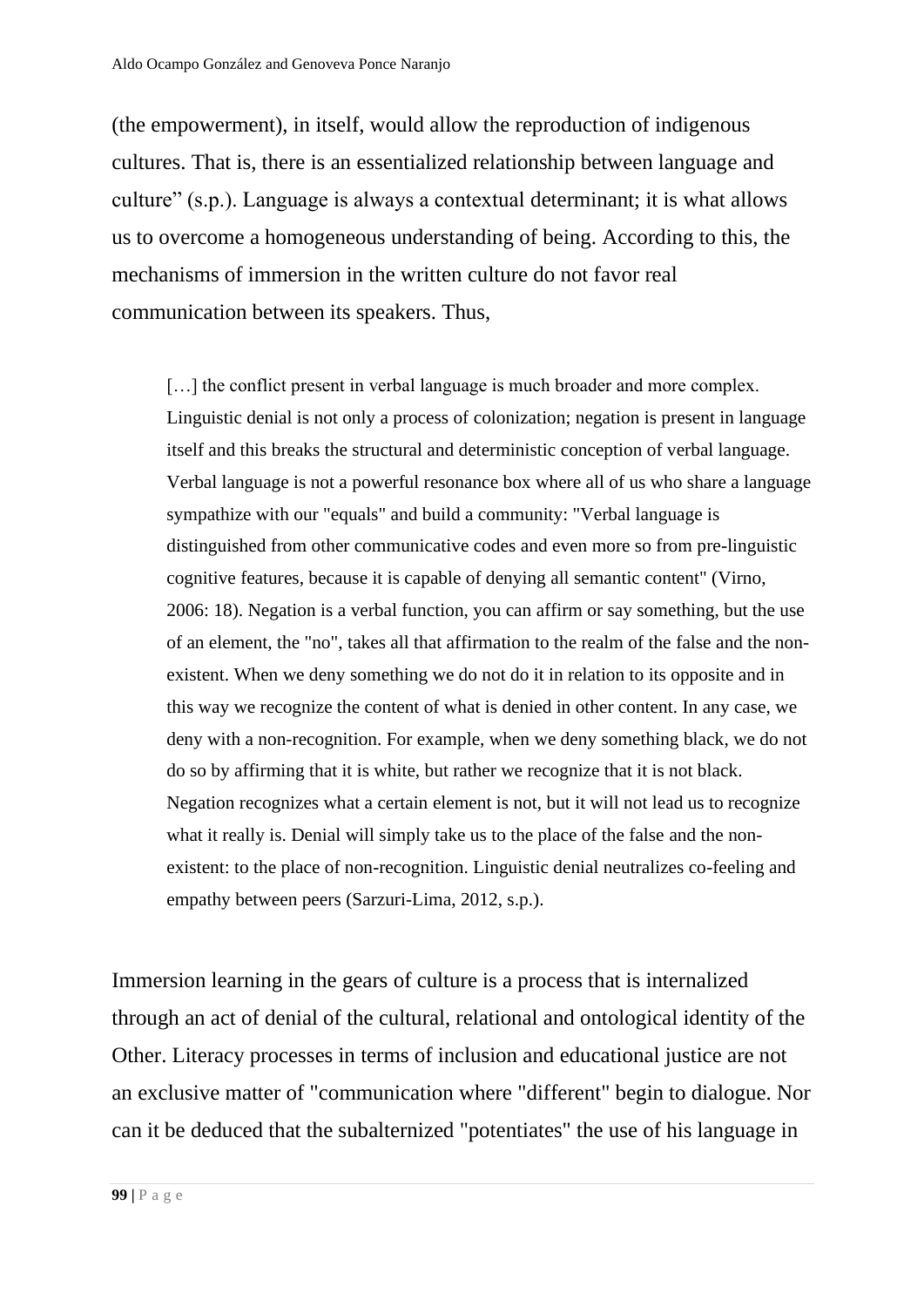his particularity; there is a colonial matrix of valuation of languages and the word" (Sarzuri-Lima, 2012, s.p.).

#### **The problem of the coloniality of literate practices**

Coincidentally, it is argued that reading as a political-argumental project, cultural praxis and technology of power, in the intimacy of Western-centric alphabetic reason confirms a fundamentally ethnocentric and imperial configuration. Such definitional force frequently goes unnoticed in the research agendas of what counts as didactics of language and, specifically, of reading and writing. From such argumentative awareness, it is observed that the force of reading acquires an ambivalent character; that is, it moves between acknowledging its power of domination as it is conceived, while unveiling one of its main critical insistencies: the transformation and liberation of the oppressed. The use of the oppressed on this occasion alludes to the corpus of brakes to self-development that affect diverse collectivities in their interaction with multiple structures of literacy and linguistics constitutive of the worldsystems. In addition to this, lexical and scriptural disdain, which have become part of a broader project of literary-writing domination, is a major obstacle to self-development.

The anticolonial theory of reading assumes "another" way of knowing, for this purpose it resorts to configuralogy, that is, "it does not use the categories created by/from the decolonial turn. It uses its own categories, and through them it detaches itself from the rhetoric of modernity and creates a new grammar, which is also decoloniality" (Ortiz, 2019, p.90). It accounts for a configurative decolonial thought that allows us to run the frame about each of the tensions outlined above, confirming that, we need an "alterative thought is configured with/from/by/for/for the other, but not to conform binas, but in the framework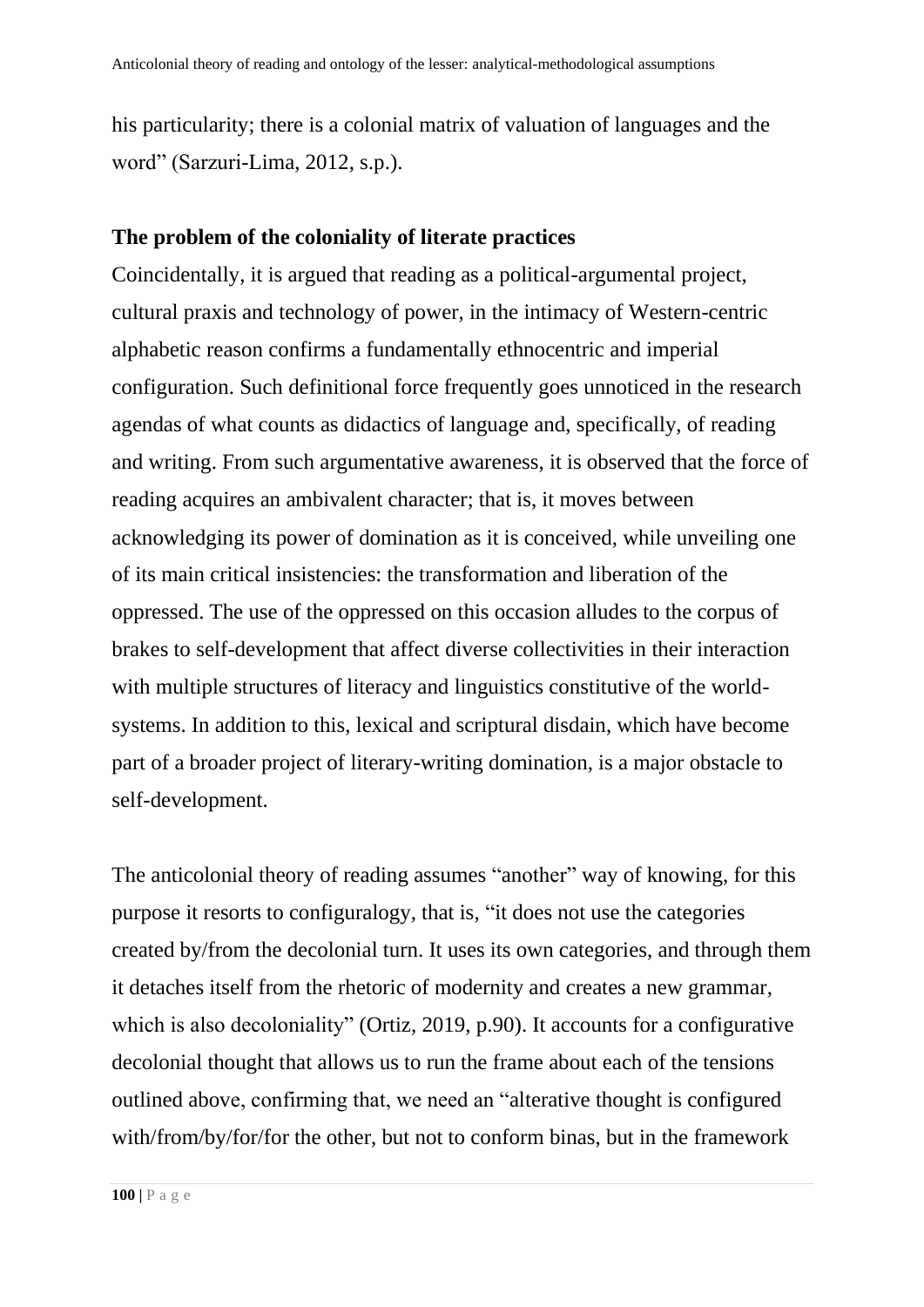of communality, which is its essential attribute. Alterative thinking is ontologically communal, teleologically decolonial and epistemologically situated" (Ortiz, 2019, p.90).

How to understand linguistic and literate relations from a decolonial and anticolonial perspective? As Veronelli (2015) explains, the coloniality of language and, as Ocampo (2021) argues, the literate plot configured in the zone of non-being, obeys to some extent deep processes of racialization, is to affirmatively sabotage the evocation of intellectual understandings regulated by the grammar of Eurocentrism, "egalitarian, participatory and communitarian methods. Anti-colonial research prioritizes participation and egalitarianism" (Carlson, 2016, p.7). The notions 'participation' and 'egalitarianism' are critically distanced from discursive effects that contribute to reinforce an image of generalized otherness, as will argue, Benhabib (2016). A fact that invites to the heterological reconfiguration of the modalities of participation betting on other coordinates of otherness. For this objective to be embodied in the intellectual project presented, it will be necessary to create imaginative questions and empathetic answers. Indeed,

[...] the ways in which the dominated or colonized culture can use the tools of the dominant discourse to resist its political or cultural control. Appropriation can describe acts of usurpation in a variety of cultures and domains, but the most potent are the domains of language and textuality. In these areas, the dominant language and its discursive forms are more relevant than the appropriated source text for expressing very different cultural experiences, and for interpolating these experiences into the dominant modes of representation to reach the widest possible audience (Ashcroft, Griffiths & Tiffin, 2007, p.15-16).

The anticolonial is a way of knowing, a device for action, participation and intervention in reality and a way of understanding the axes of configuration of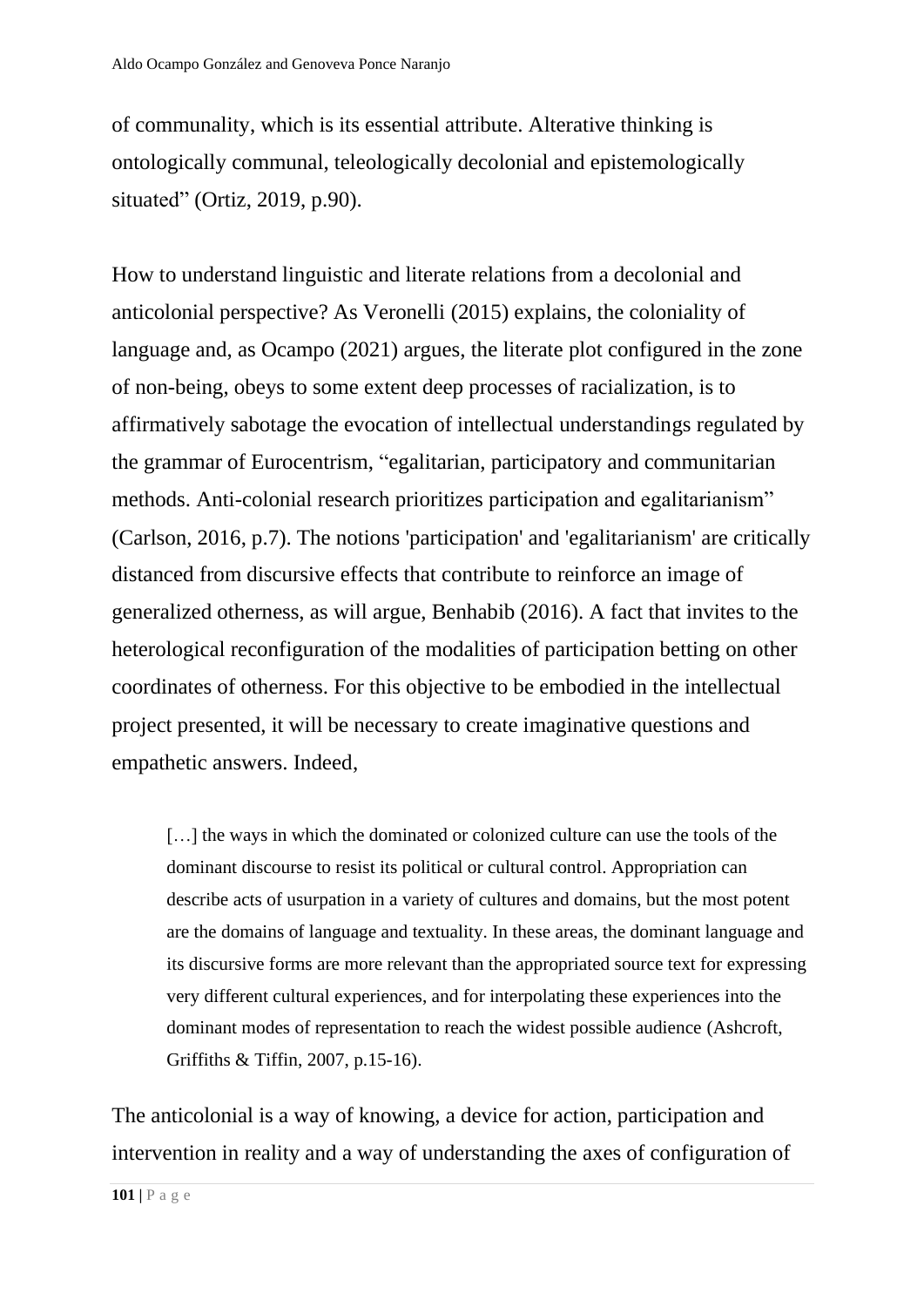the self through the process of literacy and in interaction with various levels of complexity of its literatures. It is also, "that which deregulates colonial sociocultural spaces as they emerge within school and education and across the myriad hegemonic institutions of society" (Simmons & Sefa, 2012, p.72).

What is the analytical-affective-relational micropolitical operation of reading and being literate in the zone of non-being? A critical knot that confronts the constitution of literate practices in this context refers to the absence - as a result of the configurations indicated above - of a community of communication, drives a new plot of argumentation between the parties, structured from assumptions of equity and horizontality. At this point, it is worth recovering the contribution of Boaventura de Sousa Santos, referring to diatopic hermeneutics, a modality in which two or more bodies of knowledge are placed on equal footing, forging "an exercise of reciprocity between cultures that consists of transforming the premises of argumentation (topoi) of a given culture into intelligible and credible arguments in another culture" (Sousa, 2009, p. 155).

The alphabetic heritage that is mostly enjoyed is an elaboration of the zone of non-being, the subjects do not live differential situations but singular forms of privilege, establishing a monocentric and linear analysis that becomes analytical practices that over-represent and homogenize the condition of abjection and its problematics. In contrast,

[...] the zone of non-being, because subjects are racialized as inferior, they experience racial oppression rather than racial privilege. Therefore, the oppression of class, sexuality, and gender experienced in the zone of non-being is qualitatively different from how these oppressions are experienced in the zone of being (Grosfoguel, 2013, p.3).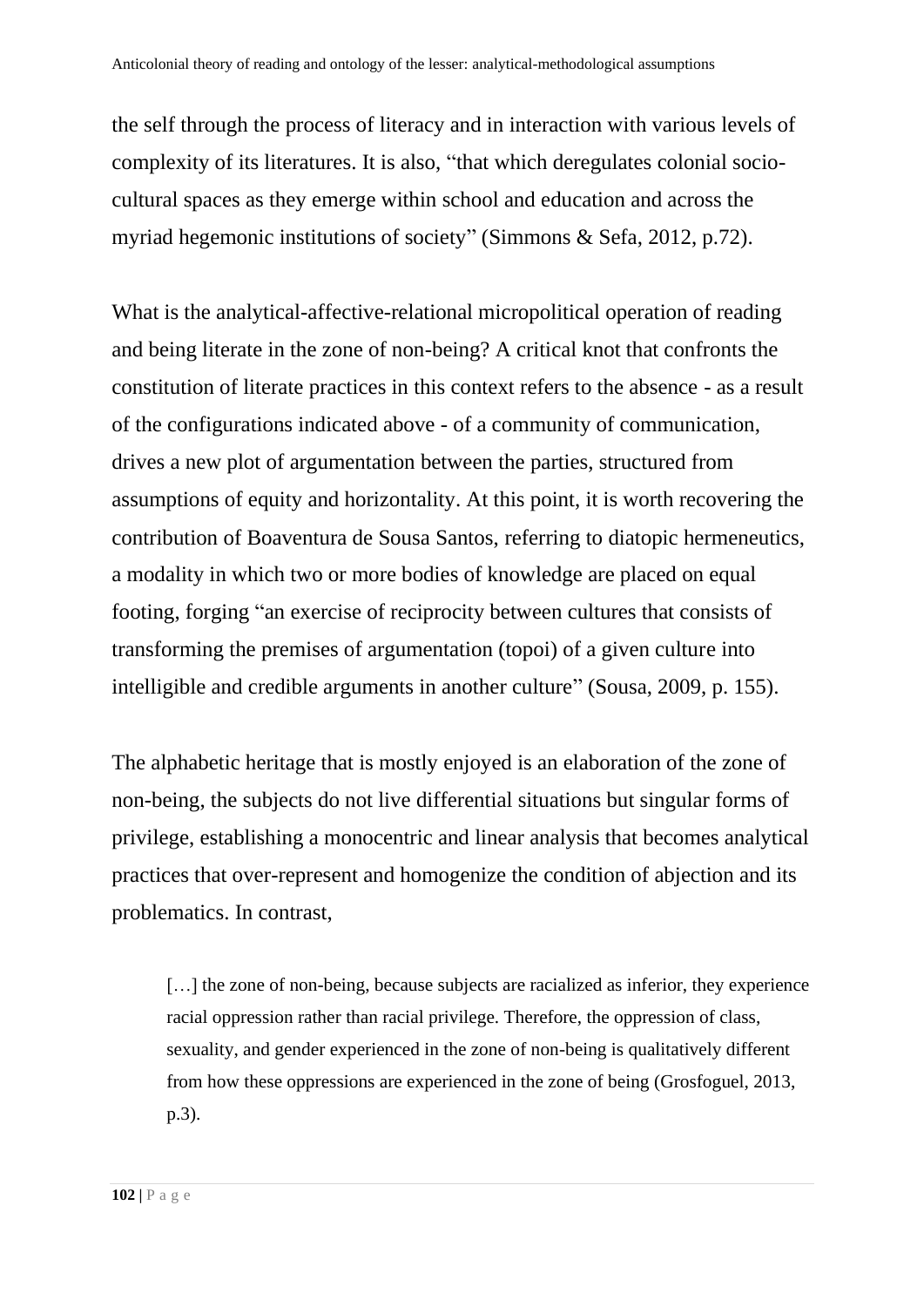Another dimension to highlight describes the apartheid function of theoretical domains through violent methods that become systems of scriptural and reading appropriation, which are part of larger technologies of regulation in the constitution of the world, such as structural and relational oppression that condition the subjective experience of the reader. According to this, all literate practice, as well as the multiple forms of literacy, oscillate undulatingly between the zone of being and the zone of non-being, allowing us to affirm that literacy is heterogeneous and stratified,

[...] is that in the zone of non-being, in addition to the oppression that the subjects experience from the subjects in the zone of being, there are also oppressions exercised within the zone of non-being among the subjects belonging to this zone that are also stratified (Grosfoguel, 2013, p.5).

Returning to the question about the coloniality of language and literate practices, an anti-colonial theory of reading assumes that "dialogue as a project and method of resistance to the discursive one-sidedness and onedimensionality of Eurocentrism is central to several authors working on forms of resistance to colonization" (Veronelli, 2015, p.35). The author recognizes that 'dialogue' is itself colonized; such recognition is key to move towards other forms of onto-political interactivity. In order to multifactorially understand the configurations of literate practices through coloniality it is, necessary to recognize the imposition of a global pattern of cultural power that possesses the capacity to sanction what kind of cultural action and linguistic-literary structures are legitimate and for which collectivities, submerging multiple linguistic-political and existential structures in the opacity of the act, thus reinforcing a monolingual understanding and a literacy system based fundamentally on a monolingualism that, at times, is inappropriate according to the structures of participation of diverse cultural groups. This is a symptom of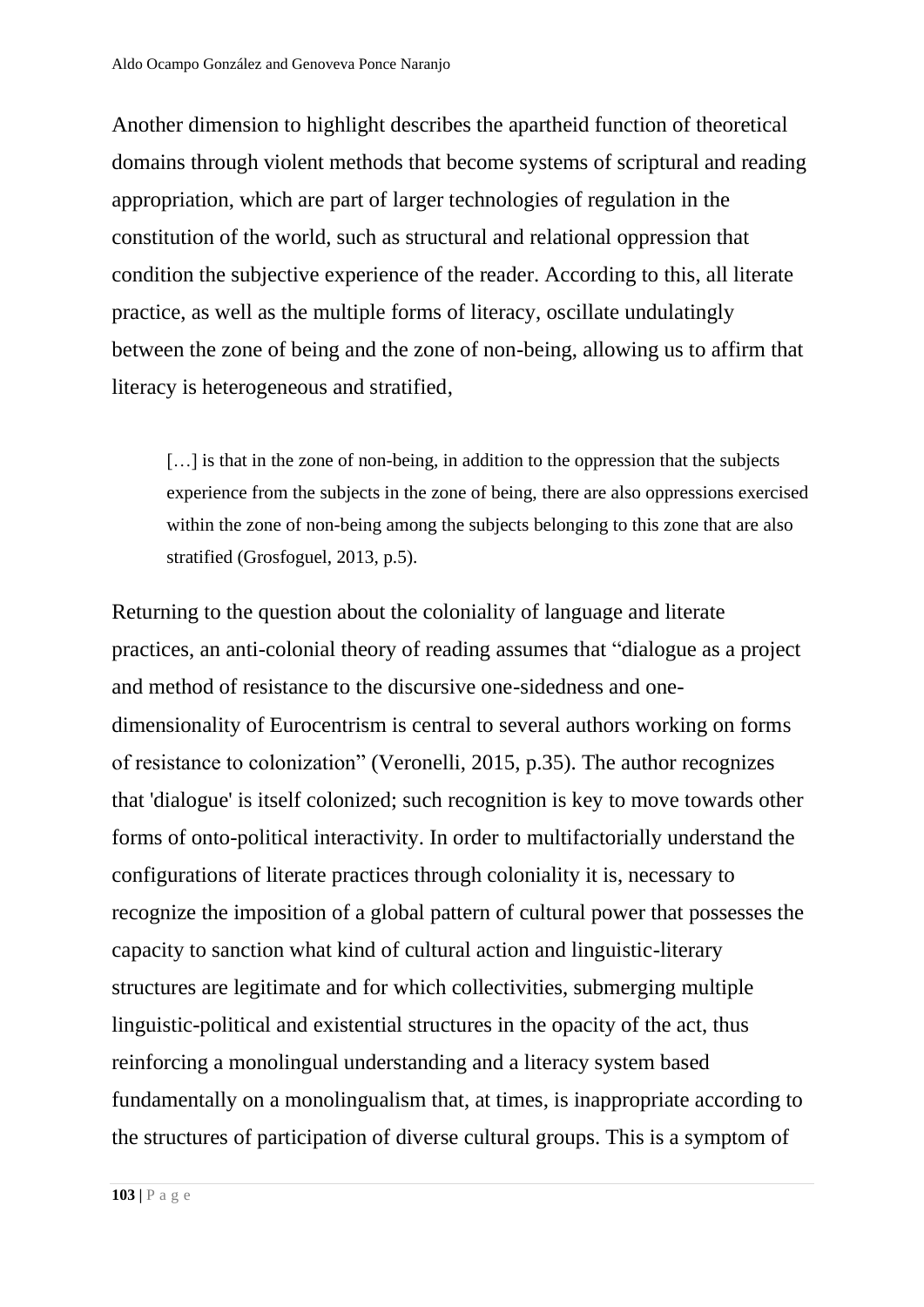something much more complex: a silent and unknown legibility-effect of the gears of alphabetic reason and dominant written culture. Such rationality, reaffirms what Veronelli (2015), comments regarding that, "the coloniality of language blocks rational dialogic communication between colonizers and colonized, by denying the latter the communicative capacity and agency of the former" (p.36). Consequently, this contribution is inscribed in a programmatic direction of structural-relational-political transformation of the voiceconsciousness of the diagram of alteration of the known literate reason.

The coloniality of language, according to Veronelli (2015), can be read in terms of "a process that accompanies the coloniality of power. It is an aspect of the process of dehumanization of populations colonialized through racialization. The problem posed by the coloniality of language is the problem of the race/language relation" (p.37). It is an attempt to decenter the epistemicideological apparatus of modernity that proliferates from a Eurocentric policy that gives way to a singular literacy-writing policy universally adopted by various educational systems. Veronelli (2015), adds that "the Eurocentric idea of language connects language, grammar, civilization and alphabetic writing with knowledge, and naturalizes these characteristics and attributes as language 'in the full sense'" (p.48). The scholar insists, adding that,

[...] Thus, in order to reveal how the coloniality of language - understood as one of the facets of the process of dehumanization of colonized populations - operates, a paradigmatic shift is necessary, since the concept of language implied by Renaissance and Enlightenment institutions makes it impossible to perceive the colonizedcolonialized as a being with language 'in the full sense', or to think of him as anything other than a simple communicator. The paradigm shift would allow the linguistic relations of power to be revealed and explored. But the paradigmatic shift cannot be only relative, one cannot simply ignore coloniality. It is only from outside modern/colonial linguistic philosophy, ideology and politics that racialization can be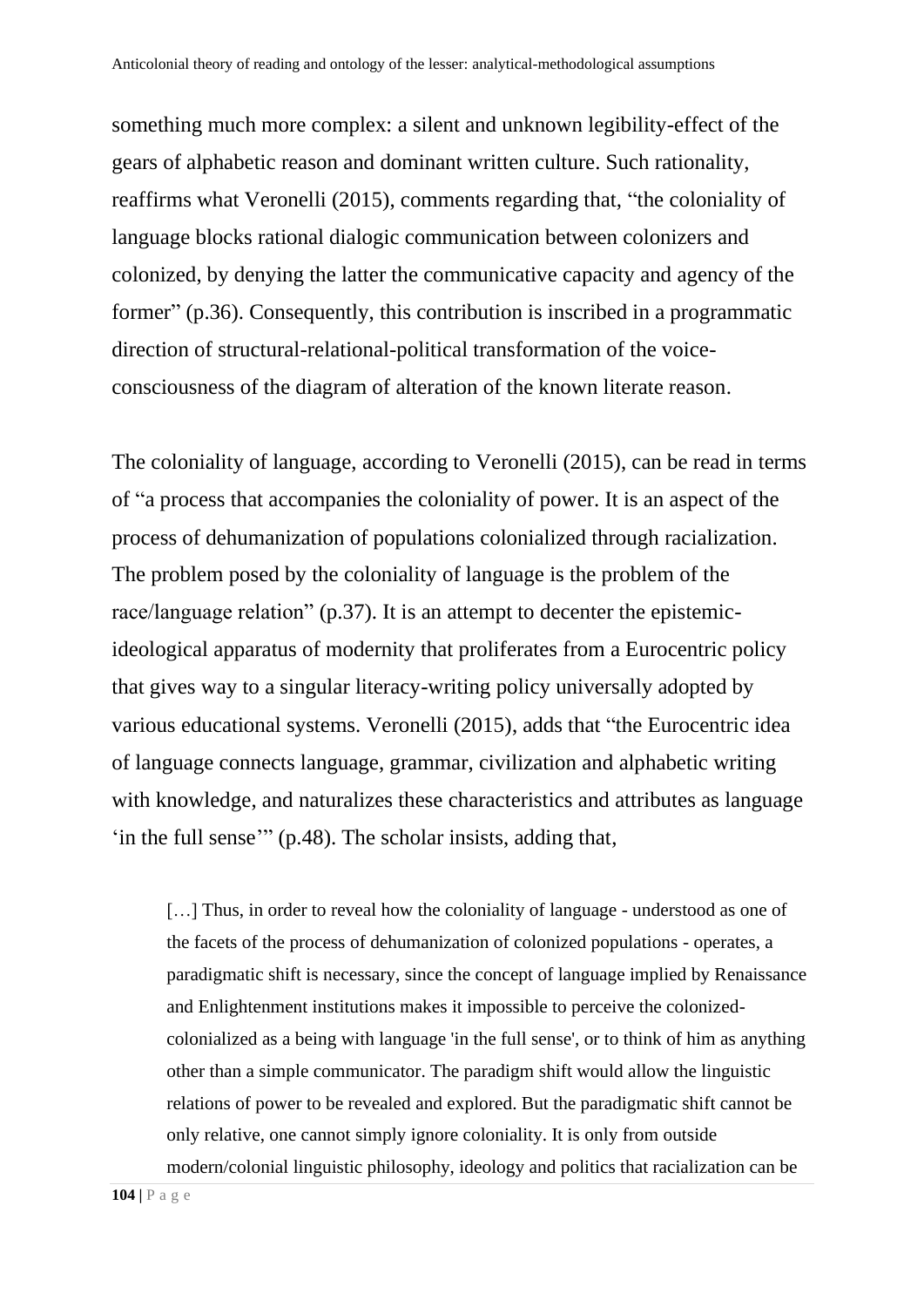understood and revealed as a process of reduction, invisibilization and elimination of the worlds of meaning of colonized-colonialized beings. That which is outside of coloniality cannot simply be presupposed (Veronelli, 2015, p.48).

The anti-colonial theory of reading pursues the purpose of sharpening a commitment to a system of ontological inseparability that, in itself, in an affirmative policy in the understanding of the present, an act of recognition from the multiple forms that language adopts in relation to the multiple becomings and ways of knowing and participating in reality, confirming "an understanding of linguistic communities, of people who exist through language and the realization of particular ways of living together, spaces of coexistence that are (re)created and moved collectively. It shows an exteriority that did not exist before; that is, within the colonial/modern paradigm" (Veronelli, 2015, p.123). Such purpose is central to the heuristic imagination called 'anticolonial theory of reading', a space of receptivity oriented to investigate the acting forces of other lettrums, as well as, to assume the crisis of consciousness that multiple collectivities face in their passage through the main space of hope: the school.

# **The acting nature of reading in an anti/post-colonial key**

It assumes the anti-colonial theory conception of reading that the section referring to 'reading' becomes the means through which the hierarchical structure of power sharpens its authority, has been wrested from the dominant European culture (Ashcroft, Griffiths & Tiffin, 2007). Despite this, Spanish and its alphabetic rationale have not been the object of intense political discussions, as such it has not consolidated "a practice in which language and literature have been called into the service of a deep and encompassing nationalism" (Ashcroft, Griffiths & Tiffin, 2007, p.3). Here, it should be noted what is the ideological content developed idiomatically in the colonial context and its implications in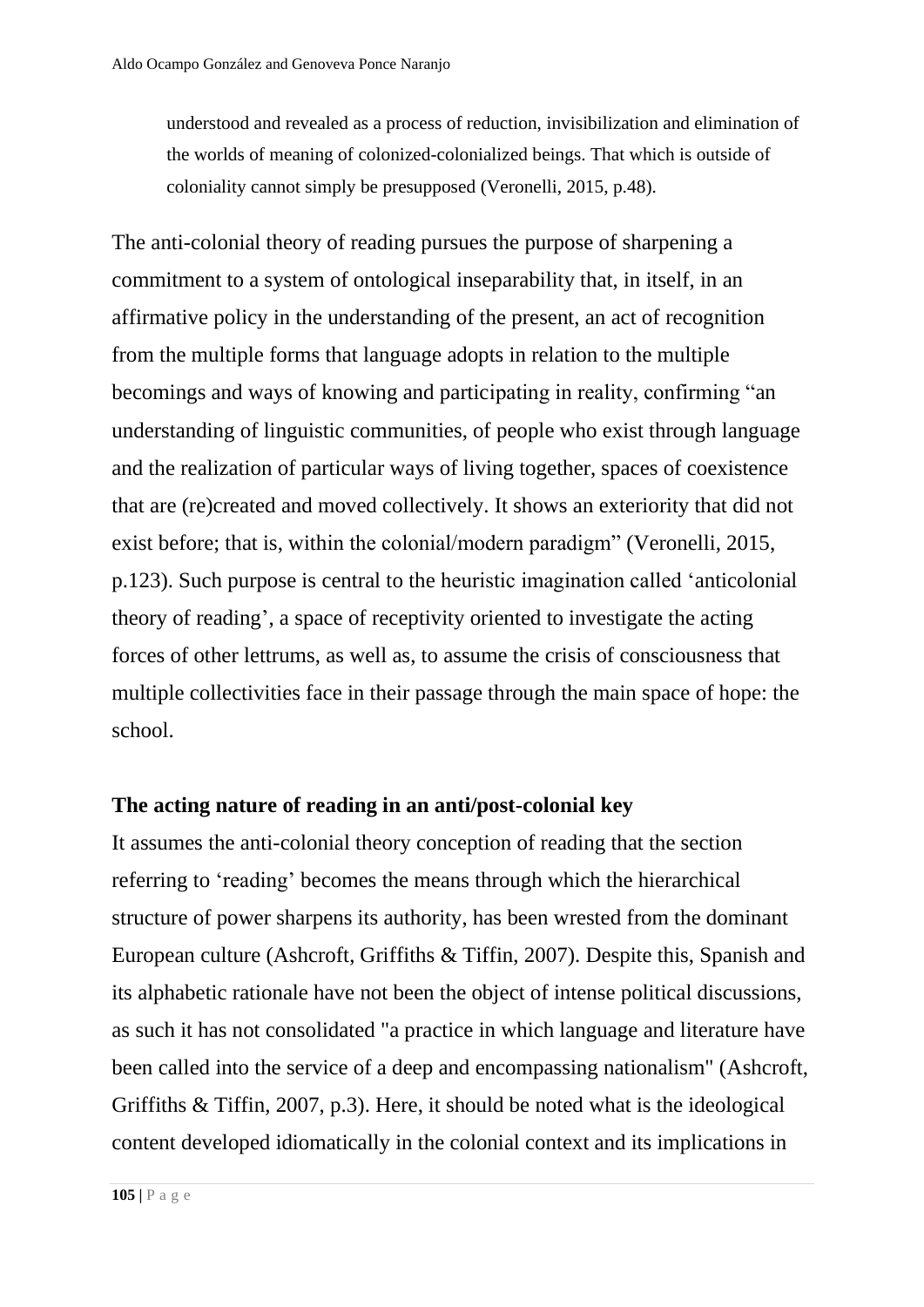the current intellectual debate and its relation to the liberal commitment to reading education.

In this context, reading can be conceived as a network of differences that underlie its forms of signification and/or communication, which is concretized, as Kristeva (1988) suggests, through "by and in a concrete matter and the objective laws of its organization" (p.6). Reading is a psychic and material form of language, a complicated system of elements and relations through which we interact with the world. Its operation occurs through an operation that reorganizes "the real and gives, in turn, to the speaking subject a knowledge of that real knowledge whose truth is confirmed through social praxis" (Kristeva, 1988, p.8). Reading is a field in which language is exercised, concretized and modified. This allows to conceive it in terms of a psychic device of alteration and participation.

What is the vision of language that civilization has today, the problem is that today? This question of the conditions that explain its scope beyond classical humanism and universal logic has been abandoned. How has the literacy process been thought and articulated in this key? Although reading and language are an object of specific reflection, the reason for the gears of western alphabetic reason is an opaque and scarcely crystalline question, very little discussed in academic circuits. There is a distancing of language from the intimacy of history, it is necessary to learn how to introduce it into the functioning of the cultural order. Such an operation requires learning to study the various manifestations of social praxis, this requires unveiling the problem of the functioning of Western alphabetic reason, that is to say, understanding how literacy practices have been conceived. Indeed, "if we pose the problem in this way, we will refuse to look for a supposed ≪essence≫ of language and we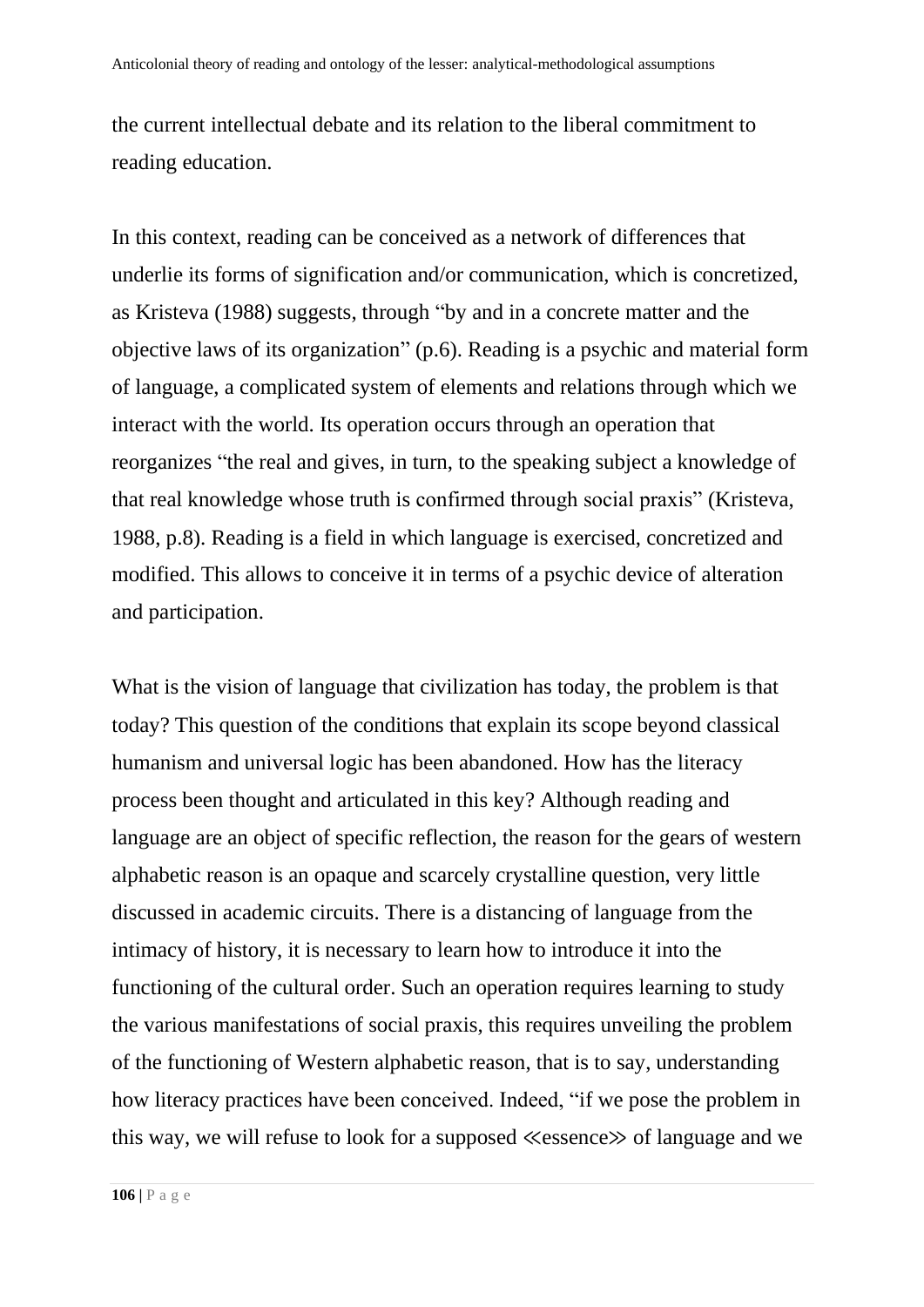will present the linguistic praxis through the process that has accompanied it: the reflection that it has provoked, the representation that has been made of it" (Kristeva, 1988, p.8).

Finally, the question of the agency of language and its powerful forces acting on the literacy process within the framework of a (neo)colonial project, is to recover the question of the functioning gears of the matrix of literacy legitimized by the Western-centric regime. The interest of this section, not only pursues the elaboration of a radical critique of the Eurocentric elaboration systems of alphabetic concepts, but also seeks to explore the critical potential of the agency of language deployed by the subalterns, to constitute a device of otherness in movement, a device of thinkability that allows the completion of conditions of cultural justice that such collectives have not been allowed. This refers to the thorny problem of not being able to be made literate through the gears of their own cultural reason. Such an operation must be conceived as a system of affirmative sabotage in the intimacy of the axes of regulation of the written culture.

By recognizing that the experiences of colonization have produced new modalities of literacy, establishing a specific reading-writing practice in various zones of the global south, a multipositional spatiality in which the subjects who live in it sharpen their structures of oppression and domination. In this zone crossed by multipositional intersectionalities, specific reading practices have been crystallized, often marginalized by the written culture legitimized by the educational systems. Latin Americans find themselves profoundly shaped by colonialism, and the structures of the educational system are deeply traversed by this imprint. However, its influence on the world of reading is much less evident. Although multiple forms of literacy emerge from the colonial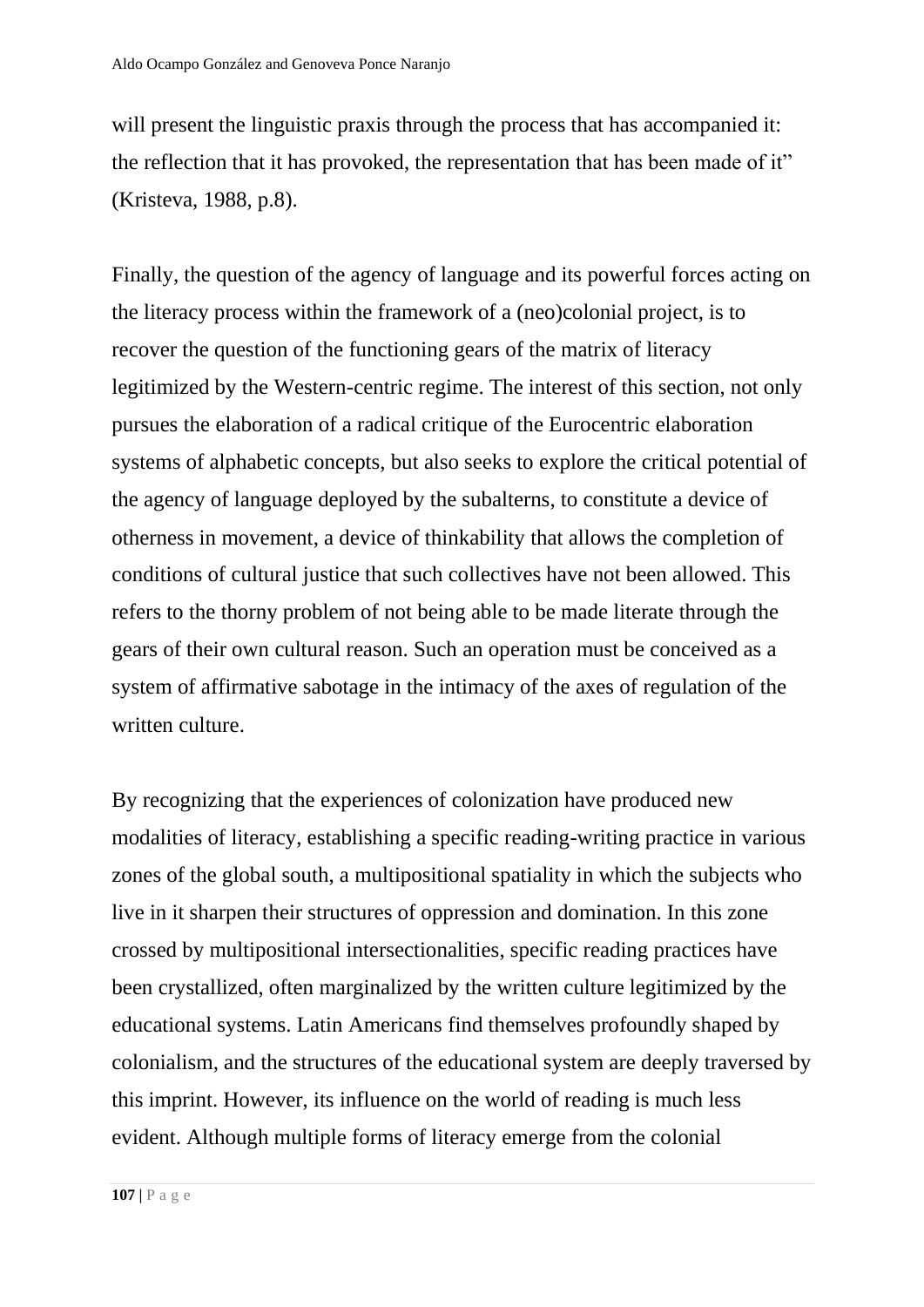experience, not all of them succeed in denouncing this process of constitution, much less the imperial cultural hegemony.

The study of reading and literate practices is always a highly political subject, often used to maintain control by means of an inappropriate alphabetical reason that contributed to erase the cultural agency of multiple collectivities in their passage through education, reinforcing its liberal disguise. It is necessary to outline a series of questions to the assumptions that have contributed to this task. Indeed, anti-colonial reading theory arises from the "inability of European theory to adequately address the complexities and varied cultural backgrounds" (Ashcroft, Griffiths & Tiffin, 2002, p.11). Much of the theorizing about the act of reading is subject to the regulation of false notions of the universal, maintaining the status quo of various kinds of prejudice, as Derrida (1998), in "De gramatologie", argues. In Derridean thought, the noun 'prejudices' alludes to the various kinds of reductionisms and essentializations in which part of Western-centered reason incurs, marginalizing various literate expressions.

Part of the operation 'anticolonial theory of reading' becomes a mechanism of critical distance and psychic recovery of the literate agency of multiple collectivities: memory. Both reading and writing constitute material forms of language. The anticolonial theory of reading orients its activity to the interpellation of the "universal characteristics of language, epistemologies and its value systems" (Ashcroft, Griffiths & Tiffin, 2002, p.11). It is an activity to de-center alternatively the alphabetic monocentrism that produces various kinds of ontological disorders or alphabetic identities expelled by modernist reason.

[...] Paradoxically, however, imperial expansion has had a radical destabilizing effect on its own concerns and power. In pushing the colonial world to the margins of experience, the "center" pushed consciousness beyond the point at which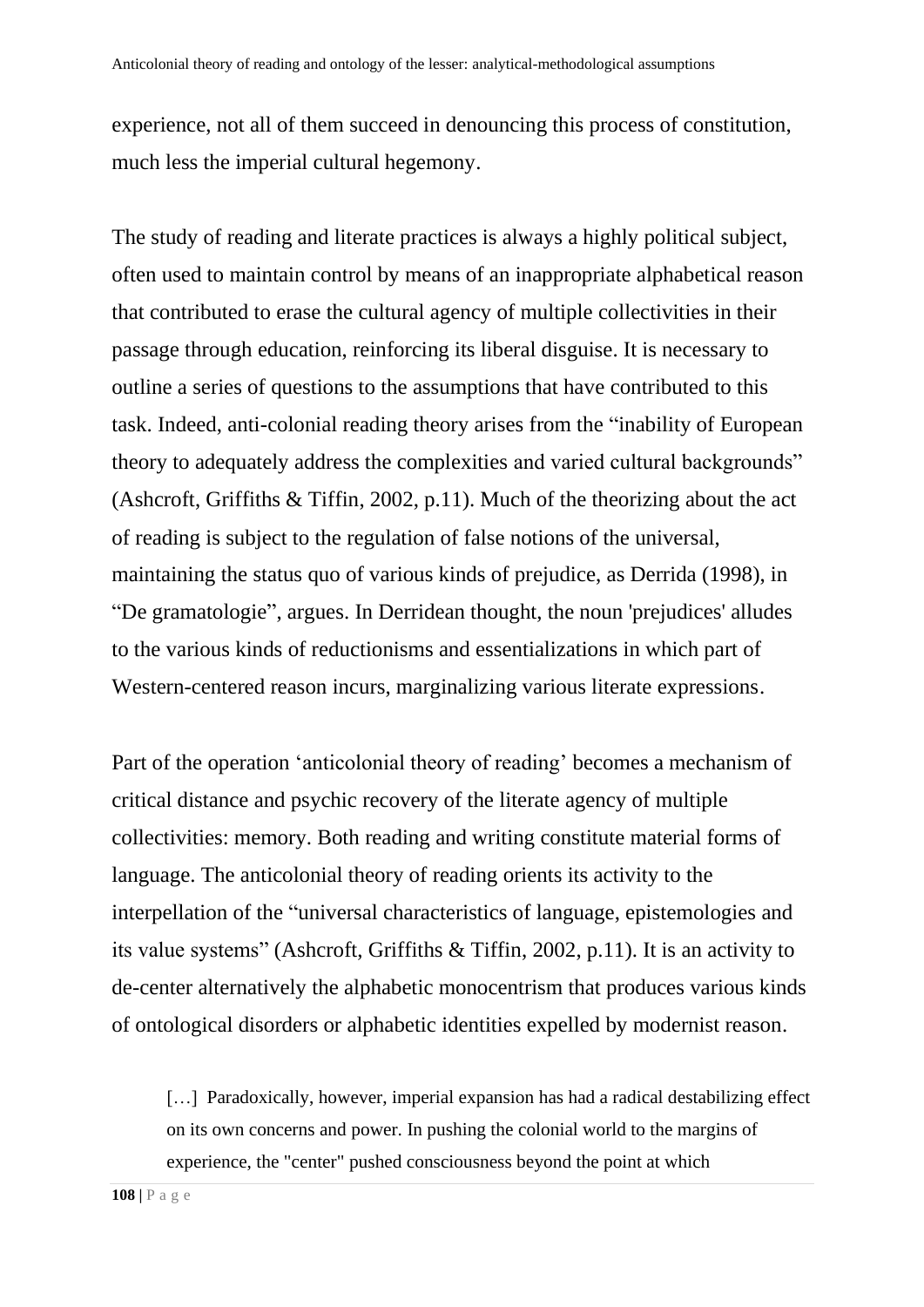monocentrism in all spheres of thought could be accepted without question. In other words, the alienating process that initially served to relegate the postcolonial world to the "margin" turned in on itself and acted to push that world across a kind of mental barrier into a position from which all experience could be seen as non-centered, pluralistic, and multifaceted. Marginality thus became an unprecedented source of energetic creativity. The impetus towards decentering and pluralism has always been present in the history of European thought and has reached its ultimate development of poststructuralism. But the situation of marginalized societies and cultures allowed them to arrive at this position much earlier and more directly (Brydon 1984b). These notions are implicit in postcolonial texts from the imperial period to the present day (Ashcroft, Griffiths & Tiffin, 2002, p.12).

The reading education practiced by the educational mainstream is the result of a deep colonial elaboration. This fact allows recognizing that everyone is colonized. The basic premise of this work recognizes that reading as a political and cultural device is a form of complicity with imperialism and colonialism. It sets out to dismantle alphabetic reason and the gears of literate culture, while keeping intact the cultural formation and ideological institutions of education and literature. It attempts to undo the pattern of affirmation of difference with the imperial center of power in its political-cultural dimension. How are the forms of literacy inherited by the imperialist regime that we have experienced integrated? The problem is that, to some extent, the configurations of alphabetic reason hide the imperial discourse within which they have been created. This kind of maneuvering is seen in various kinds of linguistic and cultural resources; so, what are the forms of legitimacy? The challenge remains to understand how part of the gears of the hegemonic literate culture operate and what kind of consequences this has for the psychic and material life of large groups of citizens in their passage through schooling.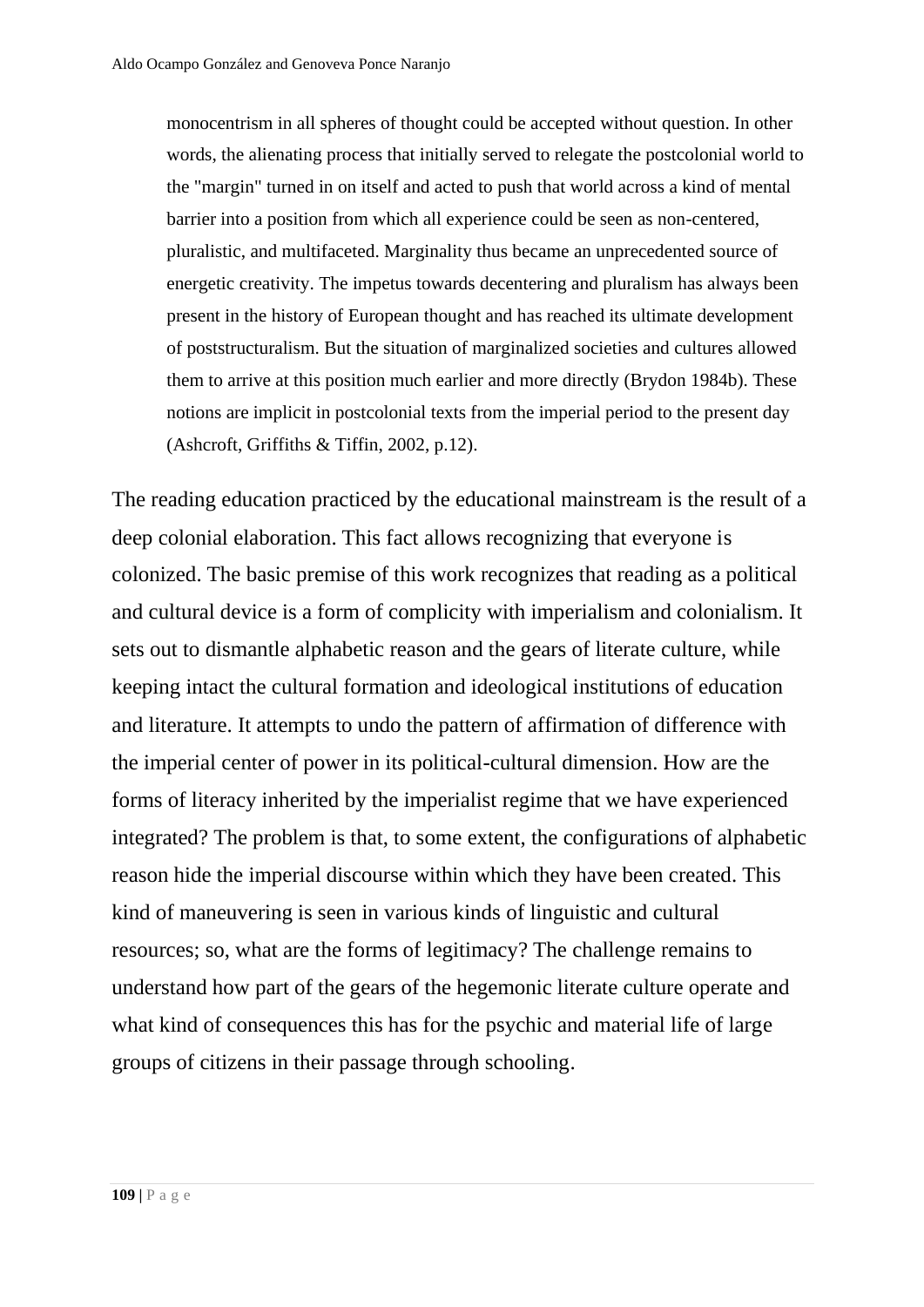Consider pausing the argument for a moment to enter into another analyticalmethodological urgency: deciphering the signs of the post- and decolonial. Although both notions can function in parasynonymous terms, it is important to capture the differentiating axes that trace the analytics of each. As Rodriguez (2016) points out, decolonial practices have existed almost from the very moment of colonization. However, the decolonial is something much more complex. "As a reflection, it is recent with contributions from Indian, Latina, Black, and Chicana/o thinkers" (p.2), while the postcolonial is the result of diverse struggles undertaken by Eurasians of Indian and Asian origin, influenced on some average by Subalternity Studies. Nevertheless, the particles 'de-' and 'post-' that crystallize two powerful political-activist and cultural transformation movements, both stem from diametrically different sociohistorical and socio-political moments.

Decoloniality orients its activity to the understanding of the colonial heritage translated through the colonial matrix of power, knowledge and being, all of them capitalist patterns. Its legacies can be mobilized between black Marxism, black feminism and Chicano studies. The postcolonial, on the other hand, inscribes its analytical

[...] in the obverse and reverse of the colonial system that was established within the empires. As Stuart Hall would say, "It is forcing us to reinterpret the very binary form in which the colonial encounter has been represented for so long. It is forcing us to reinterpret binary divisions as forms of transculturation, of cultural translation, doomed to forever disrupt the cultural binary divisions of here and there." (Hall, 2008:128). That is, it is not a local problem, but a global one. Both the decolonial and the postcolonial converge in the critique of domination and the colonial discourse established by the empires. The difference is that they start from different concrete experiences, but with the colonial backdrop as a background (Rodríguez, 2016., p.1).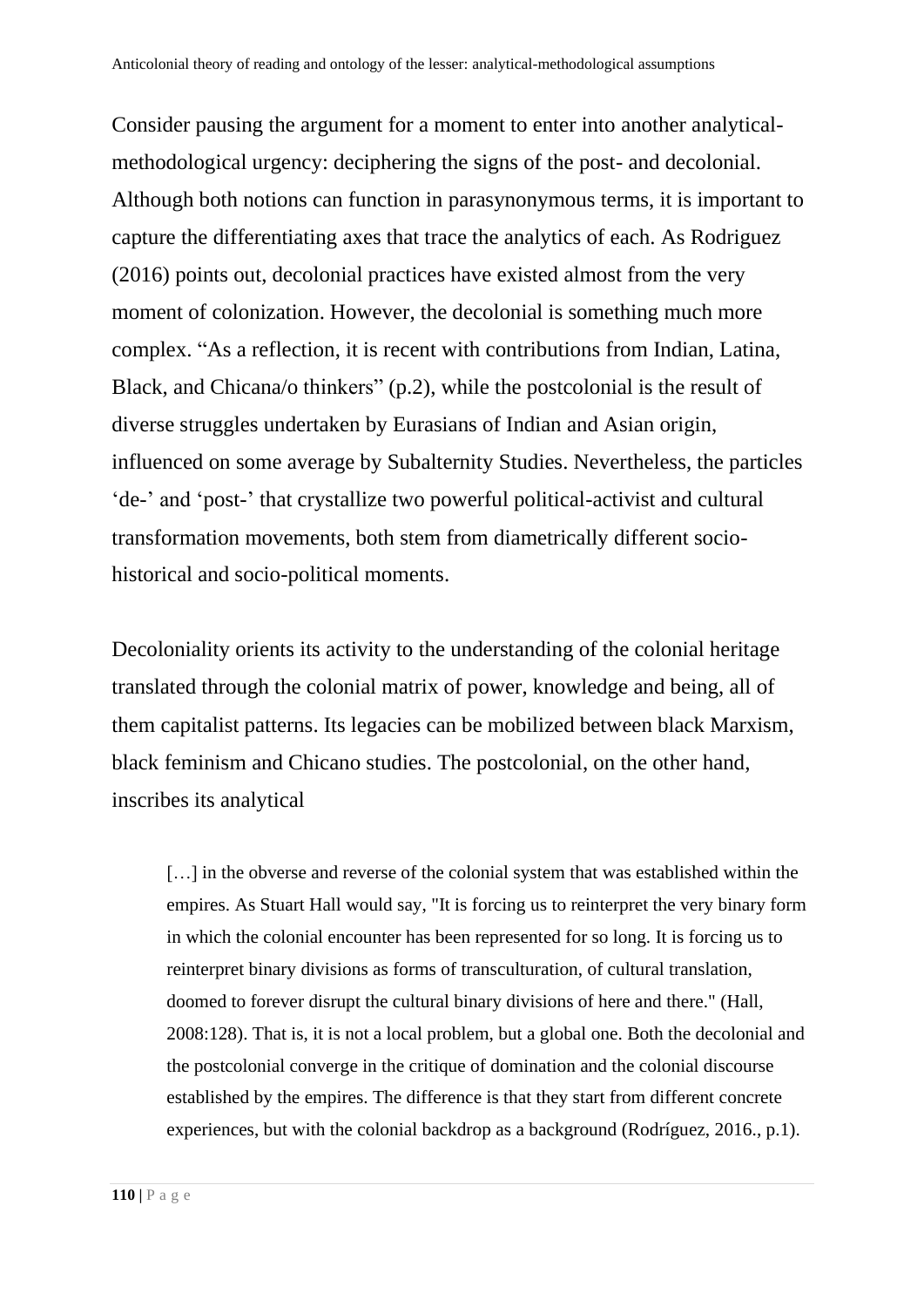How do literacy processes work in the multiversal field of the subaltern? It is not to try to understand the space of production/appropriation of unknown Other, it is necessary to train the imagination to know ourselves better (Spivak, 2018). Insists the postcolonialist theorist, asserting that, "all external attempts to address the conditions of the oppressed by speaking for them are fraught with "epistemic violence". The oppressed, subaltern, therefore, cannot speak through another and cannot articulate for themselves" (Spivak, 2014, s.p.). Inclusion requires to know the world differently. This is one of the main obstructions to teaching inclusive education in pre- and post-graduate training for educators. It lies in something much deeper: the lack of imagination, especially of a political and epistemic kind.

Inclusion must keep the consciousness of the world active; it works against subalternity. If it is not conceived in terms of an epistemological training for the imagination to become a political, activist and activating imagination, the redesign and re-imagination of the world will happen weakly. Inclusion establishes an unrelated relationship with justice, both are not universalizable, they have to overcome the Kantian impulse of transcendentals, those things that cannot be felt. The task is to let singularity speak so that it is able to trace the universalizable within this, not to render it universal (Spivak, 2018). To make singularity universal is to commit the same epistemicide legitimized by the matrix of classical humanism: a specular and negative ontologizing system or the power of being.

## **Conclusions**

By asserting that the anticolonial theory of reading is a device of subversion of the matrix of literacy legitimized by Western-centered rationality, it is argued that this becomes a differential movement of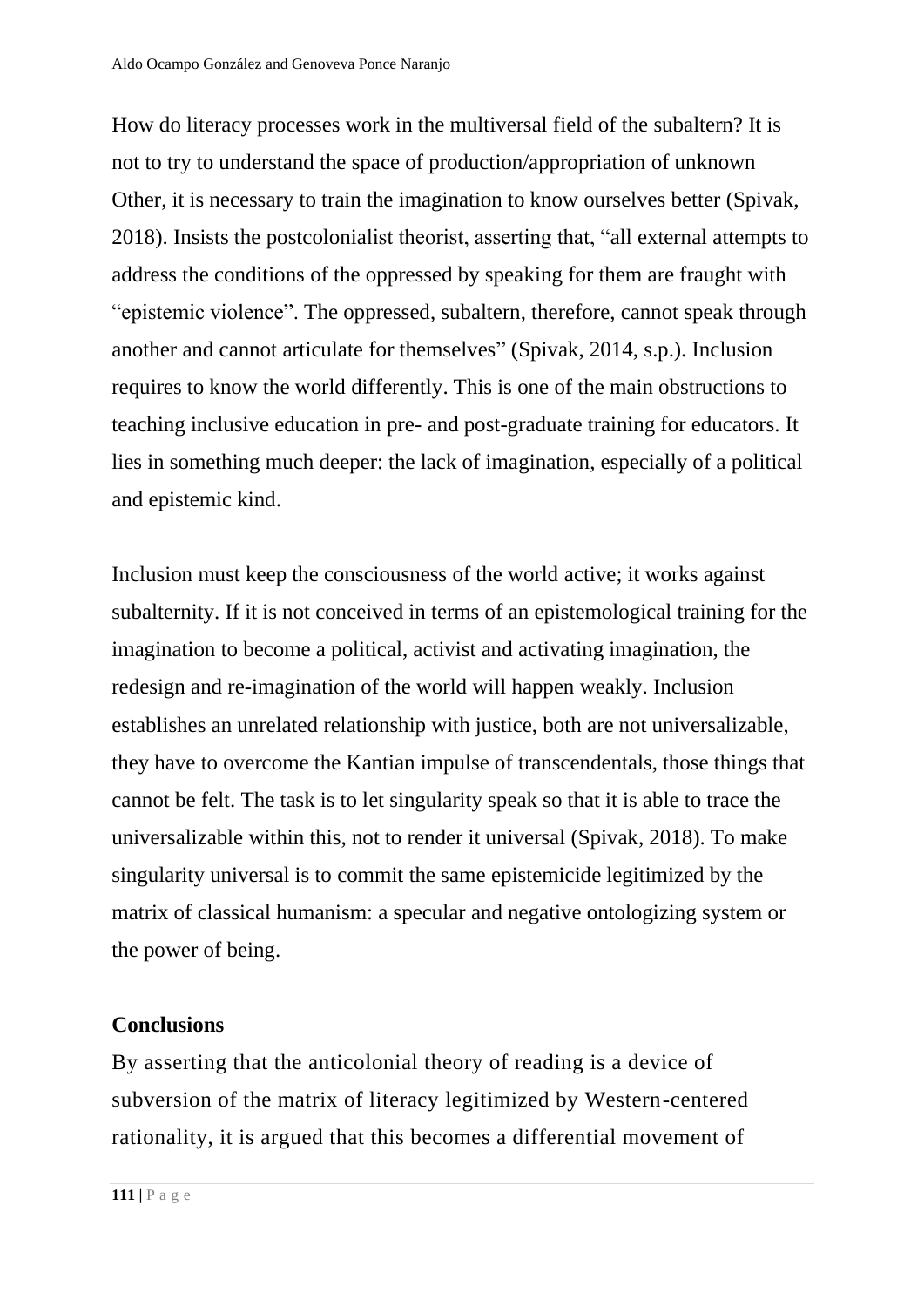consciousness and a critique, as Sandoval (2002) states, of the praxis that produces the alphabetic cultural superstructure legitimized by our times. The intention of thinking anticolonially the blocks of rationality of the alphabetic mechanisms finds a point of connection with the methodology of the oppressed developed by Sandoval (2002). Such an argumentative project makes it possible to understand how literate practices are the result of "previous social formations, and that now re-emerges as useful for all citizen-subjects who must learn to negotiate, survive and transform current social conditions into better worlds" (Sandoval, 2002, p.180). Anticolonial theory of reading becomes a self-conscious operation by intervening in such "social praxis through the constant study of social powers and interjection into them by a new type of repoliticized citizenwarrior" (Sandoval, 2002, p.180).

The reading from an anti-colonial point of view adheres to an anti-humanist commitment and an ontology of the lesser, affirming that, every literacy process is mediated by a singular subjective materialism whose constructivist functions "perceive power as its world space, and identity as the monadic unity of power through subjectivity capable of negotiating and transforming the configurations of power" (Sandoval, 2002, p.180). It is a force that produces a system of displacements of the configuration devices of written culture by challenging our current cultural horizons by undoing the forms of consciousness produced in the framework of an indolent and marginalizing reason of the onto-political multiplicity of literate action. The differential meaning of anticolonial reading resides in the intimacy "where meaning escapes any final anchor point, slipping away to surprise or nestling within the mobile contours of power: it is part and parcel of the indefinable meaning that constantly escapes all analysis" (Sandoval, 2002, p.181). Anticolonial reading theory becomes an affirmative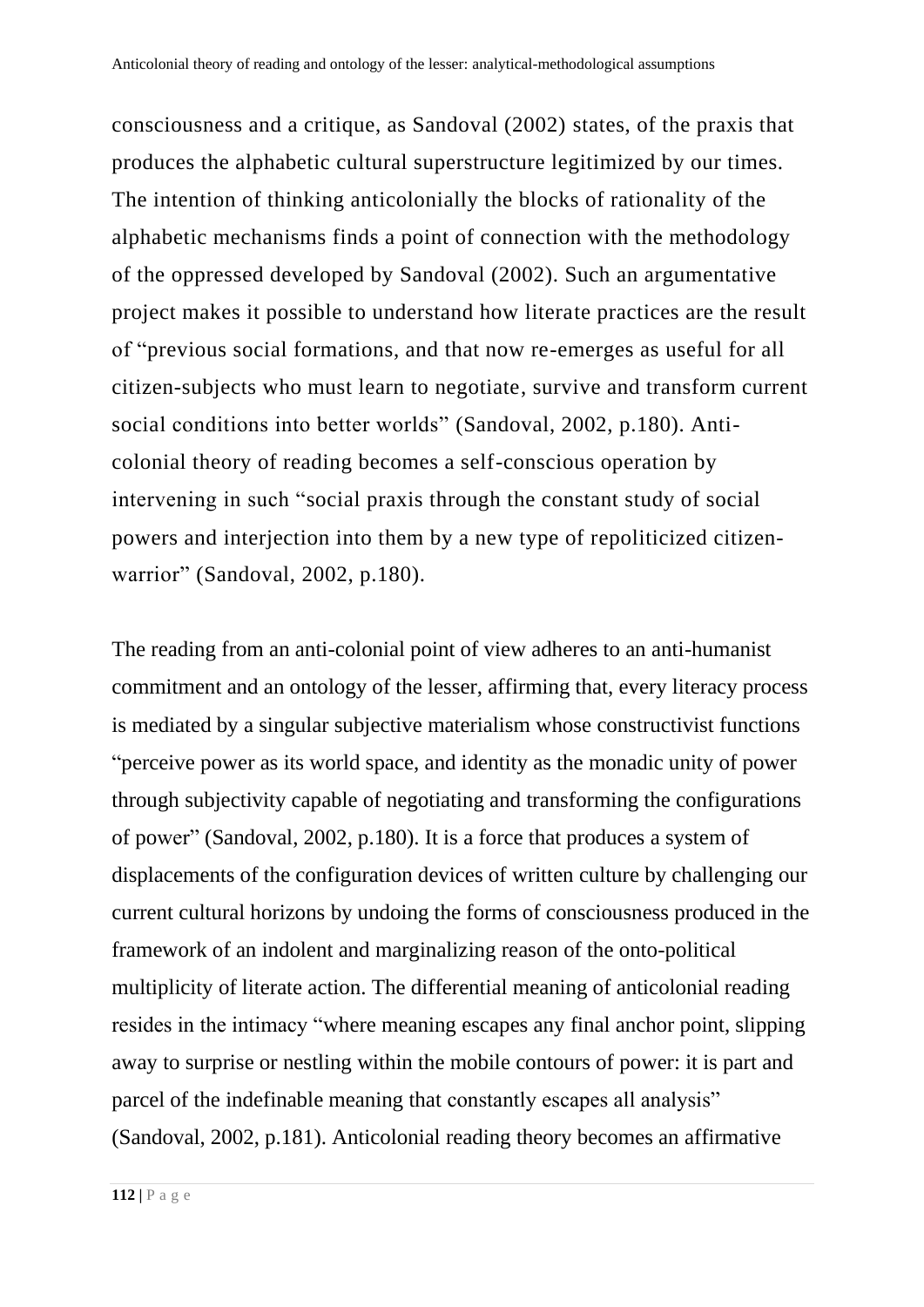solution to deal with the multiplicity of problems facing written culture and its multiple kinds of essentialisms, it is, above all, a poetic movement of consciousness towards the reverse of its gears. In short, a lack of loyalty to the dominant ideology of literacy

#### **Notes**

#### **References**

- Ashcroft, B., Griffiths, G. & Tiffin, H. (2007). *Post-colonial Studies. The Key Concepts*. London: Routledge.
- Ashcroft, B., Griffiths, G. & Tiffin, H. (2002). *The Empire Writes Back. Theory and practice in post-colonial literatures*. London: Routledge.
- Avila-Rojas, O. (2021). *Anti or decolonialism in Latin America? A current debate.* Retrieved September 17, 2021 from:

https://sociedadyeconomia.univalle.edu.co/index.php/sociedad\_y\_economia/article/view/ 10669/14064

Bal, M. (2021). *Lexicon for cultural analysis*. Madrid: AKAL.

Benhabib, S. (2010). *The self and the other in contemporary ethics feminism, communitarianism and postmodemism*. Barcelona: Gedisa.

Derrida, J. (1998). *On grammatology*. Mexico: Siglo XXI Editores.

Carlson, E. (2016). Anti-colonial methodologies and practices for settler colonial studies. Settler Colonial Studies, 1-23. Retrieved April 09, 2021 from: https://mra-mb.ca/wp-

<sup>&</sup>lt;sup>i</sup> This article is the result of the conference presented at the II International Colloquium on Intersectional and Postcolonial Literate Practices: subversive subjectivities and ontological disorders from other worlds, organized by the Centro de Estudios Latinoamericanos de Educación Inclusiva (CELEI), Chile, the Universidad Católica Silva Henríquez (UCSH), Chile, the Universidad Nacional de Córdoba (UNC), Argentina, the Pontificia Universidad Javeriana (PUJ), Colombia and the INIDE of the Universidad Iberoamericana, Mexico, on May 27-28 and June 3, 2021.

ii First research center created in Chile and Latin America and the Caribbean, dedicated to the theoretical and methodological study of Inclusive Education, it articulates its activity from an inter-, post-, and para-disciplinary perspective. It is a member center of the Latin American Council of Social Sciences (CLACSO) and an institution affiliated to the International Consortium of Critical Theory Programs (ICCTP).

iii Heuristic Palimpsest is a concept developed by Ocampo.

iv The critical consciousness articulated by Freire constitutes a way to break the gears of such endemic inequalities constitutive of our world-system. What I am trying to show is the transformative potential of reading and, particularly, how the process of immersion in written culture could contribute to producing positive social change at various levels of cultural participation. What is expected is that, "a person with a high level of transformative potential reflects critically on the conditions that shape her life and actively works with herself and/or with others to change her problematic conditions" (Jemal, 2017, s.p.).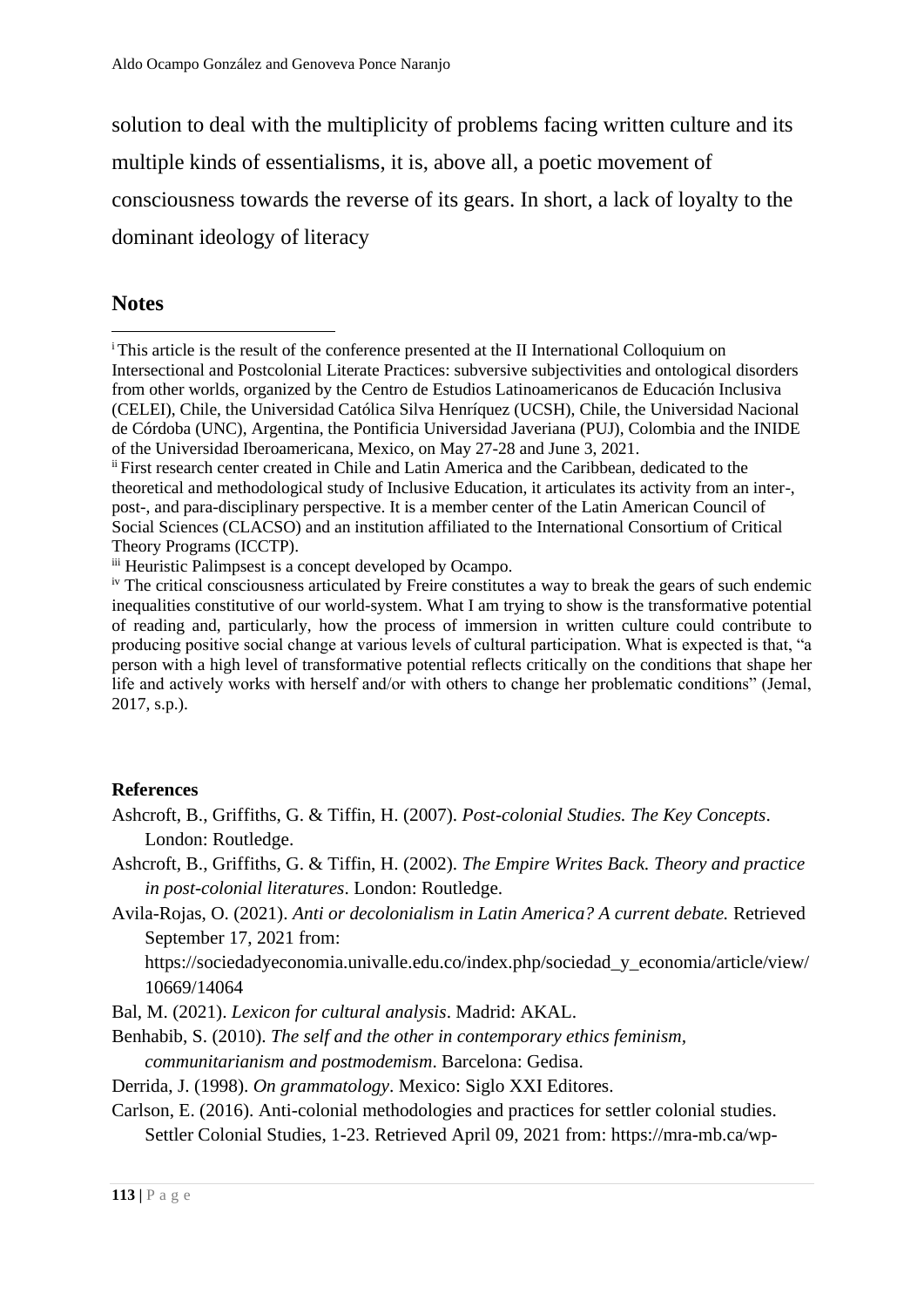content/uploads/ElizCarlsonAnti-colonial-methodologies-and-practices-for-settlercolonial-studies1-copy.pdf

- Federici, S. (2010). *Caliban and the Witch. Women, body and original accumulation*. Madrid: Traficantes de Sueños.
- Grosfoguel, R. (2013). *The decolonization of knowledge: critical dialogue between the decolonial vision of Frantz Fanon and the decolonial sociology of Boaventura de Sousa Santos*. Retrieved August 27, 2021 from: http://www.boaventuradesousasantos.pt/media/RAMON%20GROSFOGUEL%20SOBR

E%20BOAVENTURA%20Y%20FANON.pdf

- IFAS. (2020). *The Institute*. Retrieved March 03, 2021 from: <https://affirmativesabotage.org/en/the-institute/>
- Jemal, A. (2017), Critical Consciousness: A Critique and Critical Analysis of the Literature. *Urban Rev*. 2017 Nov; 49(4): 602–626.
- Kristeva, J. (1988). *Language, that unknown. Introduction to linguistics*. Madrid: Editorial Fundamentos.
- Lee, J. (2018). *Anti-Colonialism: Origins, Practices, and Historical Legacies.* Retrieved March 24, 2021 from:

https://www.oxfordhandbooks.com/view/10.1093/oxfordhb/9780198713197.001.0001/o xfordhb-9780198713197-e-24

- Mignolo, W. & Walsh, K. (2018). *On decoloniality. Concepts, analytics, praxis*. Durham: Duke University Press.
- Ocampo, A. (2017). *Epistemology of inclusive education*. Granada: UGR.
- Ocampo, A. (2021). Epistemology of inclusive education: neo-materialist tensions for an unknown world. *Revista Psicologia Em Fase*, 2(2), 1-23.
- Ortiz, A. 2019). Decolonial Altersofía and Doing: 'other' epistemology and 'other' ways of knowing and loving. *Latin American Utopia and Praxis*, vol. 24, no. 85, 89-116.
- Raja, W. (2021). Webinar: *Dislodging the Colonial Linguistic Legacies*. Riphah University Conference Keynote. Retrieved on February 03, 2022 from: <https://www.youtube.com/watch?v=-ZswUS2iJEM&t=947s>
- Rodríguez, A. (2016). *Difference between decolonial and postcolonial*. Retrieved October 30, 2021 from: https://www.revistasur.cl/revistasur.cl/2016/05/perspectivas-y-cuestionesdecoloniales/
- Sandoval, Ch. (2002). *Methodology of the oppressed*. Minnesota: University of Minnesota Press.
- Sarzuri-Lima, M. (2012). From word to text: linguistic coloniality and intercultural struggles. *Rev. of Inv. Educ*., vol.5, n.1, 59-85.
- Simmons, M. & Safe, G. (2012). Reframing anti-colonial theory for the diasporic context. *Postcolonial Directions in Education*, 1(1), 67-99.
- Sousa, B. (2009). *An epistemology of the south: the reinvention of knowledge and social emancipation*. Mexico: Siglo XXI/Clacso.
- Spivak, G. (2010). *Critique of postcolonial reason. Towards a history of the evanescent present*. Madrid: Akal.